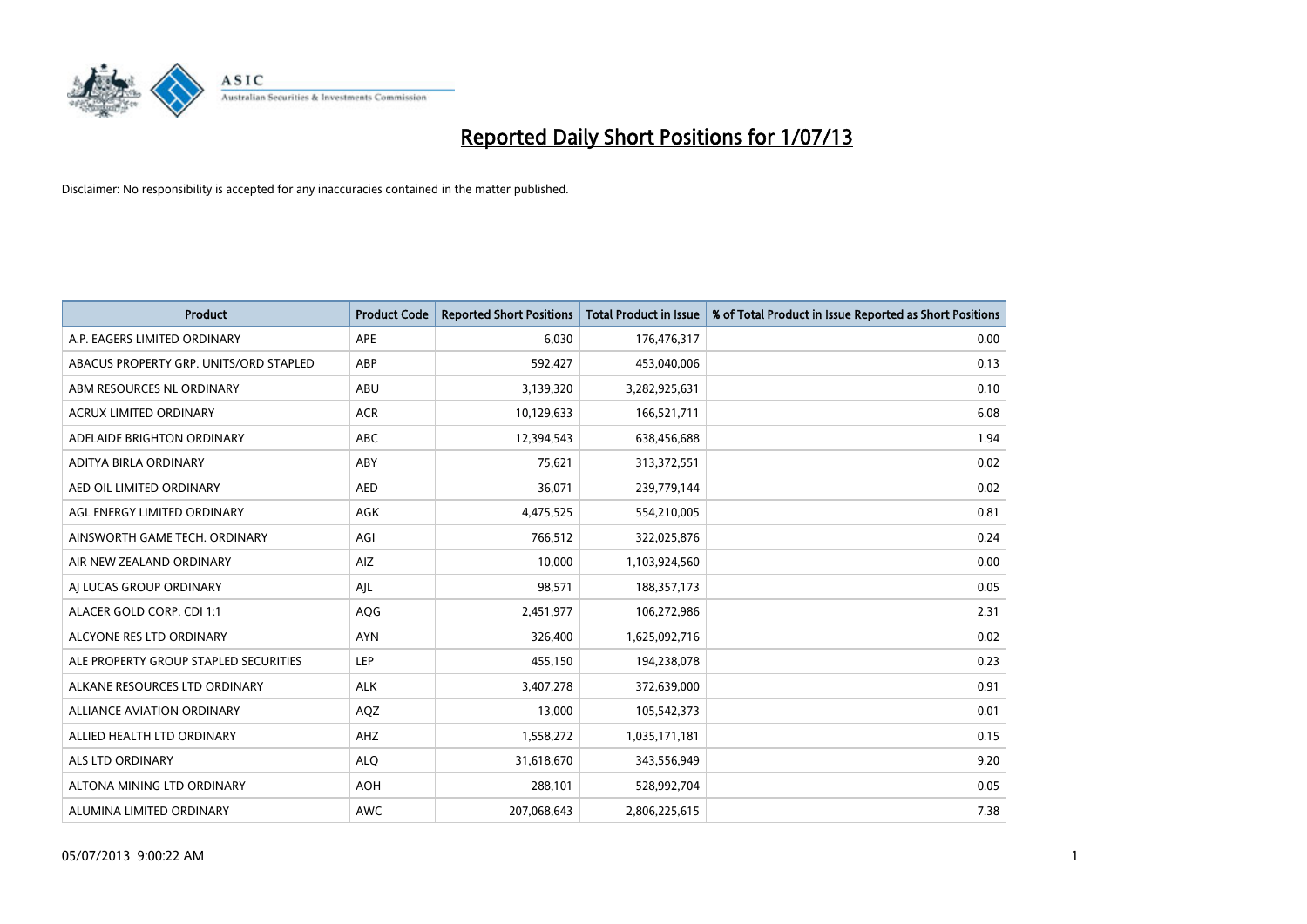

| <b>Product</b>                          | <b>Product Code</b> | <b>Reported Short Positions</b> | <b>Total Product in Issue</b> | % of Total Product in Issue Reported as Short Positions |
|-----------------------------------------|---------------------|---------------------------------|-------------------------------|---------------------------------------------------------|
| AMALGAMATED HOLDINGS ORDINARY           | AHD                 | 14,121                          | 157,759,109                   | 0.01                                                    |
| AMCOM TELECOMM, ORDINARY                | AMM                 | 2,340,394                       | 244,557,101                   | 0.96                                                    |
| AMCOR LIMITED ORDINARY                  | <b>AMC</b>          | 4,035,419                       | 1,206,684,923                 | 0.33                                                    |
| AMP LIMITED ORDINARY                    | AMP                 | 15,771,259                      | 2,944,564,649                 | 0.54                                                    |
| AMPELLA MINING ORDINARY                 | <b>AMX</b>          | 365,381                         | 248,000,493                   | 0.15                                                    |
| ANGLOGOLD ASHANTI CDI 5:1               | AGG                 | 1,000                           | 89,207,765                    | 0.00                                                    |
| ANSELL LIMITED ORDINARY                 | <b>ANN</b>          | 10,781,672                      | 130,617,963                   | 8.25                                                    |
| ANTARES ENERGY LTD ORDINARY             | <b>AZZ</b>          | 927,633                         | 255,000,000                   | 0.36                                                    |
| ANZ BANKING GRP LTD ORDINARY            | ANZ                 | 13,307,281                      | 2,740,773,008                 | 0.49                                                    |
| APA GROUP STAPLED SECURITIES            | <b>APA</b>          | 11,331,297                      | 835,750,807                   | 1.36                                                    |
| APN NEWS & MEDIA ORDINARY               | <b>APN</b>          | 18,842,100                      | 661,526,586                   | 2.85                                                    |
| AQUARIUS PLATINUM. ORDINARY             | <b>AQP</b>          | 9,458,778                       | 486,851,336                   | 1.94                                                    |
| AQUILA RESOURCES ORDINARY               | <b>AQA</b>          | 13,763,620                      | 411,804,442                   | 3.34                                                    |
| ARAFURA RESOURCE LTD ORDINARY           | <b>ARU</b>          | 157,367                         | 441,270,644                   | 0.04                                                    |
| ARB CORPORATION ORDINARY                | ARP                 | 442,807                         | 72,481,302                    | 0.61                                                    |
| ARDENT LEISURE GROUP STAPLED SECURITIES | AAD                 | 3,456,347                       | 397,803,987                   | 0.87                                                    |
| ARENA REIT ORDINARY UNITS               | <b>ARF</b>          | 1,092,080                       | 206,342,963                   | 0.53                                                    |
| ARISTOCRAT LEISURE ORDINARY             | ALL                 | 7,930,264                       | 551,418,047                   | 1.44                                                    |
| ARRIUM LTD ORDINARY                     | ARI                 | 17,089,658                      | 1,355,433,903                 | 1.26                                                    |
| ASCIANO LIMITED ORDINARY                | <b>AIO</b>          | 19,924,501                      | 975,385,664                   | 2.04                                                    |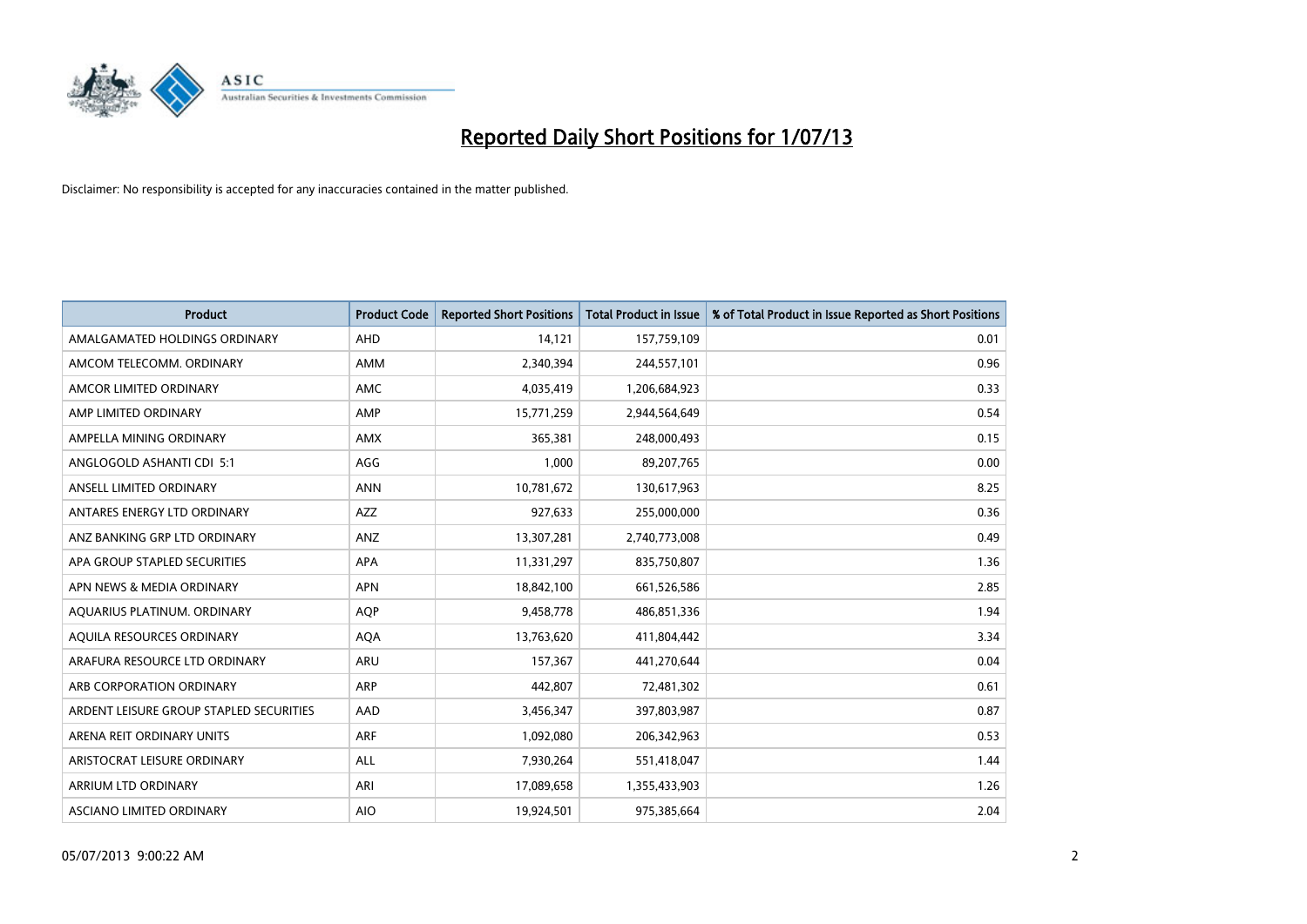

| <b>Product</b>                            | <b>Product Code</b> | <b>Reported Short Positions</b> | <b>Total Product in Issue</b> | % of Total Product in Issue Reported as Short Positions |
|-------------------------------------------|---------------------|---------------------------------|-------------------------------|---------------------------------------------------------|
| ASG GROUP LIMITED ORDINARY                | <b>ASZ</b>          | 1,188,098                       | 206,720,839                   | 0.57                                                    |
| ASPEN GROUP ORD/UNITS STAPLED             | <b>APZ</b>          | 388,656                         | 1,192,665,422                 | 0.03                                                    |
| ASTRO JAP PROP GROUP STAPLED US PROHIBIT. | AJA                 | 122,793                         | 67,211,752                    | 0.18                                                    |
| ASX LIMITED ORDINARY                      | ASX                 | 3,029,476                       | 184,066,764                   | 1.65                                                    |
| ATLAS IRON LIMITED ORDINARY               | <b>AGO</b>          | 40,674,925                      | 909,718,409                   | 4.47                                                    |
| AUCKLAND INTERNATION ORDINARY             | <b>AIA</b>          | 60,734                          | 1,322,564,489                 | 0.00                                                    |
| AURIZON HOLDINGS LTD ORDINARY             | AZJ                 | 11,173,974                      | 2,137,284,503                 | 0.52                                                    |
| AURORA OIL & GAS ORDINARY                 | AUT                 | 7,381,059                       | 447,885,778                   | 1.65                                                    |
| AUSDRILL LIMITED ORDINARY                 | ASL                 | 11,574,165                      | 312,277,224                   | 3.71                                                    |
| AUSENCO LIMITED ORDINARY                  | <b>AAX</b>          | 1,456,015                       | 123,527,574                   | 1.18                                                    |
| AUSTAL LIMITED ORDINARY                   | ASB                 | 653,673                         | 346,007,639                   | 0.19                                                    |
| <b>AUSTBROKERS HOLDINGS ORDINARY</b>      | <b>AUB</b>          | 40,152                          | 58,148,980                    | 0.07                                                    |
| AUSTIN ENGINEERING ORDINARY               | ANG                 | 672,474                         | 73,164,403                    | 0.92                                                    |
| AUSTRALAND PROPERTY STAPLED SECURITY      | <b>ALZ</b>          | 1,403,694                       | 578,324,670                   | 0.24                                                    |
| AUSTRALIAN AGRICULT, ORDINARY             | <b>AAC</b>          | 2,717,202                       | 313,113,358                   | 0.87                                                    |
| AUSTRALIAN EDUCATION UNITS                | <b>AEU</b>          | 10,000                          | 175,465,397                   | 0.01                                                    |
| AUSTRALIAN INFR LTD ORDINARY              | <b>AIX</b>          | 288,937                         | 620,733,944                   | 0.05                                                    |
| AUSTRALIAN PHARM. ORDINARY                | API                 | 15,825                          | 488,115,883                   | 0.00                                                    |
| AUTOMOTIVE HOLDINGS ORDINARY              | <b>AHE</b>          | 495,552                         | 260,579,682                   | 0.19                                                    |
| AVIENNINGS LIMITED ORDINARY               | <b>AVJ</b>          | 2,191,391                       | 384,423,851                   | 0.57                                                    |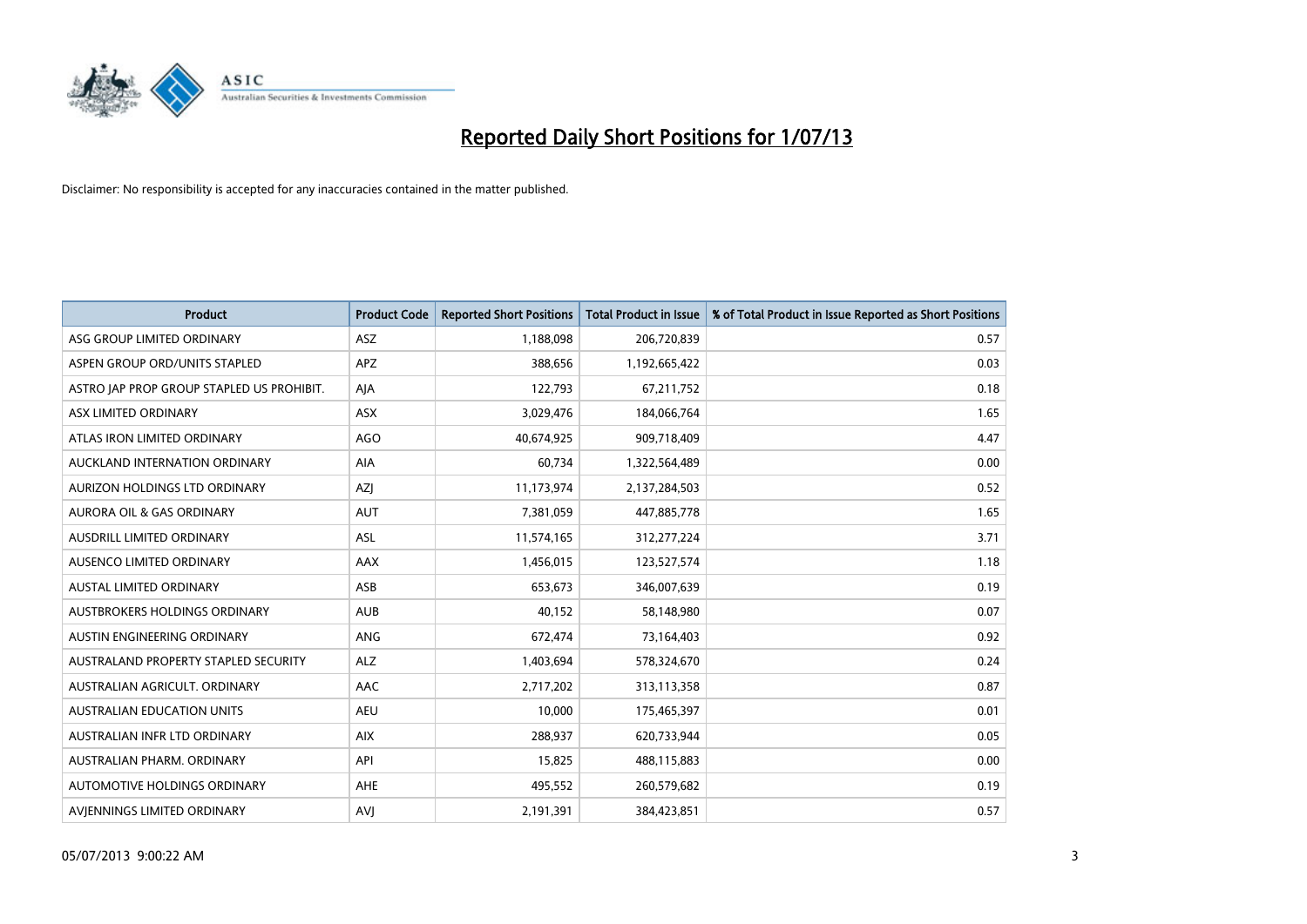

| <b>Product</b>                         | <b>Product Code</b> | <b>Reported Short Positions</b> | <b>Total Product in Issue</b> | % of Total Product in Issue Reported as Short Positions |
|----------------------------------------|---------------------|---------------------------------|-------------------------------|---------------------------------------------------------|
| AWE LIMITED ORDINARY                   | <b>AWE</b>          | 3,652,702                       | 522,116,985                   | 0.70                                                    |
| AZUMAH RESOURCES ORDINARY              | <b>AZM</b>          | 5,001                           | 334,064,096                   | 0.00                                                    |
| <b>BANDANNA ENERGY ORDINARY</b>        | <b>BND</b>          | 23,093,656                      | 528,481,199                   | 4.37                                                    |
| BANK OF QUEENSLAND. ORDINARY           | <b>BOQ</b>          | 7,052,121                       | 318,192,231                   | 2.22                                                    |
| <b>BASE RES LIMITED ORDINARY</b>       | <b>BSE</b>          | 4,014,176                       | 561,840,029                   | 0.71                                                    |
| BATHURST RES NZ LTD ORDINARY           | <b>BRL</b>          | 25,067,524                      | 699,247,997                   | 3.58                                                    |
| BATHURST RESOURCES ORDINARY            | <b>BTU</b>          | 16,257,677                      | 699,247,997                   | 2.33                                                    |
| BC IRON LIMITED ORDINARY               | <b>BCI</b>          | 571,646                         | 123,279,384                   | 0.46                                                    |
| BEACH ENERGY LIMITED ORDINARY          | <b>BPT</b>          | 19,747,307                      | 1,268,647,188                 | 1.56                                                    |
| BEADELL RESOURCE LTD ORDINARY          | <b>BDR</b>          | 62,123,093                      | 786,477,280                   | 7.90                                                    |
| BEGA CHEESE LTD ORDINARY               | <b>BGA</b>          | 57,119                          | 151,866,050                   | 0.04                                                    |
| BENDIGO AND ADELAIDE ORDINARY          | <b>BEN</b>          | 15,303,589                      | 407,185,500                   | 3.76                                                    |
| BERKELEY RESOURCES ORDINARY            | <b>BKY</b>          | 598,652                         | 179,393,323                   | 0.33                                                    |
| <b>BHP BILLITON LIMITED ORDINARY</b>   | <b>BHP</b>          | 9,953,271                       | 3,211,691,105                 | 0.31                                                    |
| <b>BILLABONG ORDINARY</b>              | <b>BBG</b>          | 15,762,414                      | 478,944,292                   | 3.29                                                    |
| BLACKMORES LIMITED ORDINARY            | <b>BKL</b>          | 4,923                           | 16,972,069                    | 0.03                                                    |
| BLACKTHORN RESOURCES ORD US PROHIBITED | <b>BTR</b>          | 693,655                         | 164,285,950                   | 0.42                                                    |
| BLUESCOPE STEEL LTD ORDINARY           | <b>BSL</b>          | 8,487,937                       | 558,243,305                   | 1.52                                                    |
| <b>BOART LONGYEAR ORDINARY</b>         | <b>BLY</b>          | 46,910,717                      | 461,163,412                   | 10.17                                                   |
| BORAL LIMITED. ORDINARY                | <b>BLD</b>          | 47,968,586                      | 774,000,641                   | 6.20                                                    |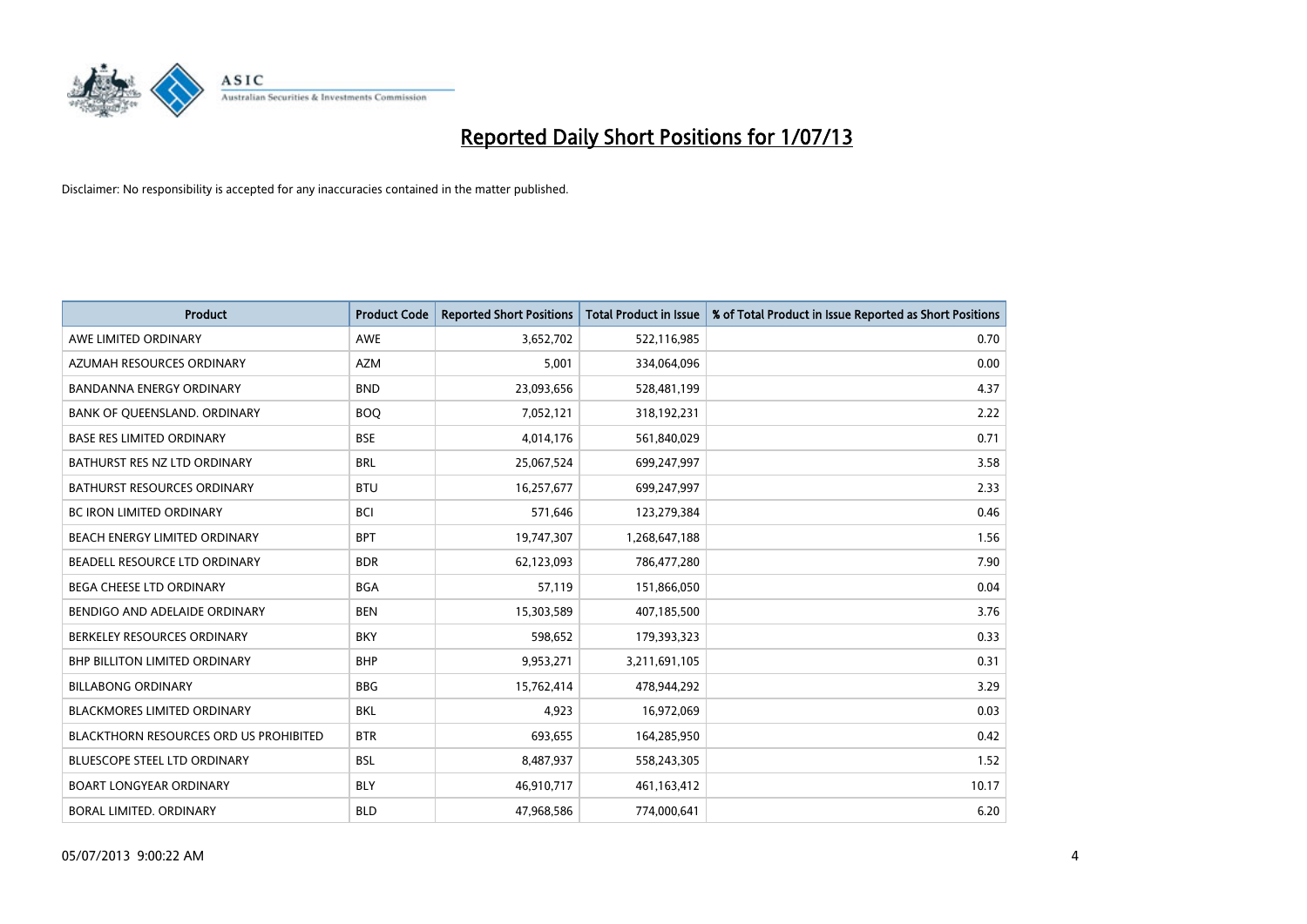

| <b>Product</b>                       | <b>Product Code</b> | <b>Reported Short Positions</b> | <b>Total Product in Issue</b> | % of Total Product in Issue Reported as Short Positions |
|--------------------------------------|---------------------|---------------------------------|-------------------------------|---------------------------------------------------------|
| <b>BRADKEN LIMITED ORDINARY</b>      | <b>BKN</b>          | 12,265,937                      | 169,240,662                   | 7.25                                                    |
| <b>BRAMBLES LIMITED ORDINARY</b>     | <b>BXB</b>          | 3,213,471                       | 1,557,367,436                 | 0.21                                                    |
| BREVILLE GROUP LTD ORDINARY          | <b>BRG</b>          | 6,520,080                       | 130,095,322                   | 5.01                                                    |
| <b>BRICKWORKS LIMITED ORDINARY</b>   | <b>BKW</b>          | 6,508                           | 147,818,132                   | 0.00                                                    |
| BROCKMAN MINING LTD ORDINARY         | <b>BCK</b>          | 90,995                          | 7,894,482,131                 | 0.00                                                    |
| BT INVESTMENT MNGMNT ORDINARY        | <b>BTT</b>          | 99,201                          | 274,214,460                   | 0.04                                                    |
| <b>BUCCANEER ENERGY LTD ORDINARY</b> | <b>BCC</b>          | 500,000                         | 1,545,852,999                 | 0.03                                                    |
| <b>BURU ENERGY ORDINARY</b>          | <b>BRU</b>          | 17,269,321                      | 274,036,429                   | 6.30                                                    |
| <b>BWP TRUST ORDINARY UNITS</b>      | <b>BWP</b>          | 4,338,464                       | 537,753,954                   | 0.81                                                    |
| CABCHARGE AUSTRALIA ORDINARY         | CAB                 | 11,387,868                      | 120,430,683                   | 9.46                                                    |
| CALTEX AUSTRALIA ORDINARY            | <b>CTX</b>          | 2,692,766                       | 270,000,000                   | 1.00                                                    |
| CAPE LAMBERT RES LTD ORDINARY        | <b>CFE</b>          | 63,832                          | 681,741,942                   | 0.01                                                    |
| <b>CARBON ENERGY ORDINARY</b>        | <b>CNX</b>          | 4,533                           | 786,889,705                   | 0.00                                                    |
| <b>CARDNO LIMITED ORDINARY</b>       | CDD                 | 10,975,932                      | 143,726,327                   | 7.64                                                    |
| CARNARVON PETROLEUM ORDINARY         | <b>CVN</b>          | 39,246                          | 934,109,501                   | 0.00                                                    |
| CARSALES.COM LTD ORDINARY            | <b>CRZ</b>          | 2,137,444                       | 236,181,964                   | 0.90                                                    |
| <b>CASH CONVERTERS ORDINARY</b>      | CCV                 | 2,732,274                       | 423,861,025                   | 0.64                                                    |
| CEDAR WOODS PROP. ORDINARY           | <b>CWP</b>          | 102,003                         | 73,359,551                    | 0.14                                                    |
| CENTRAL PETROLEUM ORDINARY           | <b>CTP</b>          | 879,804                         | 1,440,078,845                 | 0.06                                                    |
| <b>CERAMIC FUEL CELLS ORDINARY</b>   | <b>CFU</b>          | 584,518                         | 1,591,941,620                 | 0.04                                                    |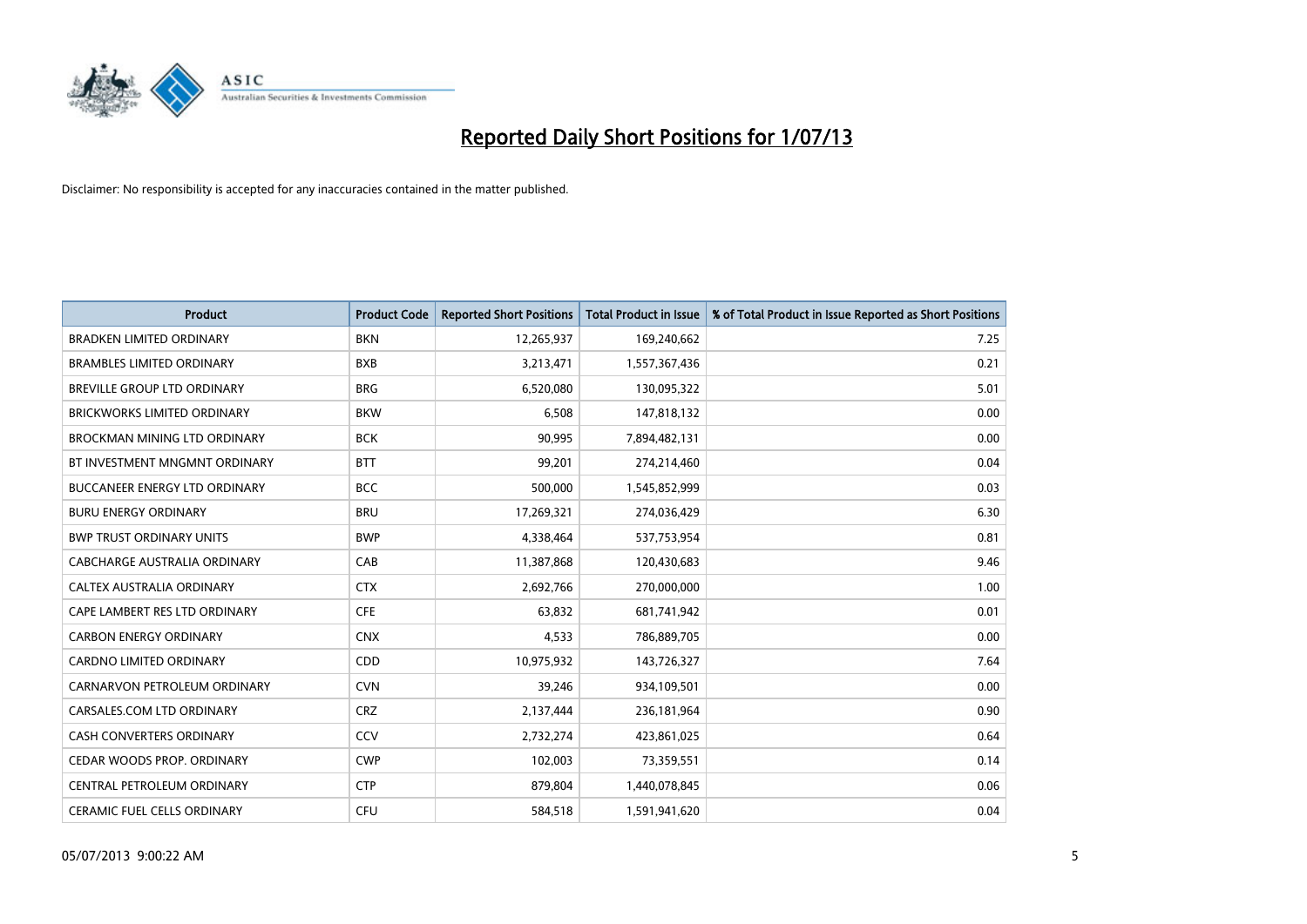

| <b>Product</b>                          | <b>Product Code</b> | <b>Reported Short Positions</b> | <b>Total Product in Issue</b> | % of Total Product in Issue Reported as Short Positions |
|-----------------------------------------|---------------------|---------------------------------|-------------------------------|---------------------------------------------------------|
| CFS RETAIL TRUST GRP STAPLED SECURITIES | <b>CFX</b>          | 74,727,565                      | 2,828,495,659                 | 2.64                                                    |
| CHALLENGER DIV.PRO. STAPLED UNITS       | <b>CDI</b>          | 84,944                          | 214,101,013                   | 0.04                                                    |
| <b>CHALLENGER LIMITED ORDINARY</b>      | <b>CGF</b>          | 3,252,785                       | 530,862,585                   | 0.61                                                    |
| CHANDLER MACLEOD LTD ORDINARY           | <b>CMG</b>          | 304,780                         | 469,679,390                   | 0.06                                                    |
| CHARTER HALL GROUP STAPLED US PROHIBIT. | <b>CHC</b>          | 375,276                         | 302,262,312                   | 0.12                                                    |
| <b>CHARTER HALL RETAIL UNITS</b>        | CQR                 | 3,361,066                       | 337,582,974                   | 1.00                                                    |
| <b>CHORUS LIMITED ORDINARY</b>          | CNU                 | 146,596                         | 389,299,049                   | 0.04                                                    |
| CITIGOLD CORP LTD ORDINARY              | <b>CTO</b>          | 153,427                         | 1,352,907,765                 | 0.01                                                    |
| <b>CLOUGH LIMITED ORDINARY</b>          | <b>CLO</b>          | 6,940,988                       | 778,020,042                   | 0.89                                                    |
| COAL OF AFRICA LTD ORDINARY             | <b>CZA</b>          | 100,326                         | 1,048,368,613                 | 0.01                                                    |
| <b>COALSPUR MINES LTD ORDINARY</b>      | <b>CPL</b>          | 8,232,287                       | 639,748,901                   | 1.29                                                    |
| COCA-COLA AMATIL ORDINARY               | <b>CCL</b>          | 7,221,266                       | 763,590,249                   | 0.95                                                    |
| COCHLEAR LIMITED ORDINARY               | <b>COH</b>          | 4,166,041                       | 57,040,932                    | 7.30                                                    |
| <b>COCKATOO COAL ORDINARY</b>           | <b>COK</b>          | 9,326,798                       | 1,021,101,465                 | 0.91                                                    |
| <b>CODAN LIMITED ORDINARY</b>           | <b>CDA</b>          | 677,318                         | 176,926,104                   | 0.38                                                    |
| <b>COFFEY INTERNATIONAL ORDINARY</b>    | <b>COF</b>          | 41,002                          | 255,833,165                   | 0.02                                                    |
| <b>COKAL LTD ORDINARY</b>               | <b>CKA</b>          | 85,000                          | 411,046,892                   | 0.02                                                    |
| <b>COLLINS FOODS LTD ORDINARY</b>       | <b>CKF</b>          | 615,896                         | 93,000,003                    | 0.66                                                    |
| COMMONWEALTH BANK, ORDINARY             | <b>CBA</b>          | 11,304,001                      | 1,611,928,836                 | 0.70                                                    |
| COMMONWEALTH PROP ORDINARY UNITS        | <b>CPA</b>          | 39,288,570                      | 2,347,003,413                 | 1.67                                                    |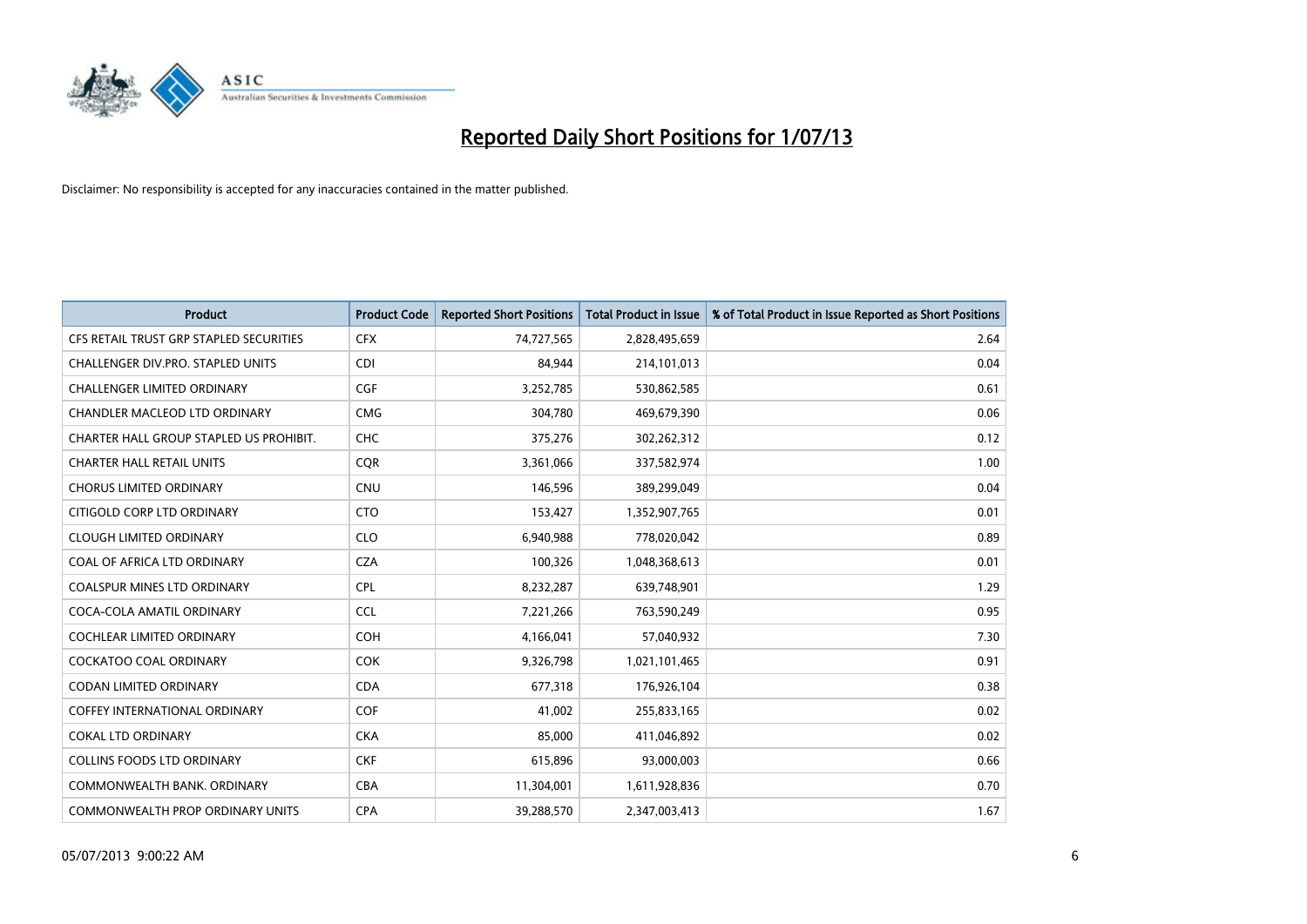

| <b>Product</b>                          | <b>Product Code</b> | <b>Reported Short Positions</b> | <b>Total Product in Issue</b> | % of Total Product in Issue Reported as Short Positions |
|-----------------------------------------|---------------------|---------------------------------|-------------------------------|---------------------------------------------------------|
| <b>COMPASS RESOURCES ORDINARY</b>       | <b>CMR</b>          | 7,472                           | 1,403,744,100                 | 0.00                                                    |
| COMPUTERSHARE LTD ORDINARY              | <b>CPU</b>          | 11,016,541                      | 556,203,079                   | 1.98                                                    |
| CORP TRAVEL LIMITED ORDINARY            | <b>CTD</b>          | 215,698                         | 78,081,184                    | 0.28                                                    |
| <b>CREDIT CORP GROUP ORDINARY</b>       | <b>CCP</b>          | 92,410                          | 45,932,899                    | 0.20                                                    |
| <b>CROMWELL PROP STAPLED SECURITIES</b> | <b>CMW</b>          | 3,901,493                       | 1,713,721,456                 | 0.23                                                    |
| <b>CROWN LIMITED ORDINARY</b>           | <b>CWN</b>          | 1,859,188                       | 728,394,185                   | 0.26                                                    |
| <b>CSG LIMITED ORDINARY</b>             | <b>CSV</b>          | 222,816                         | 278,155,477                   | 0.08                                                    |
| <b>CSL LIMITED ORDINARY</b>             | <b>CSL</b>          | 2,199,675                       | 488,086,870                   | 0.45                                                    |
| <b>CSR LIMITED ORDINARY</b>             | <b>CSR</b>          | 45,540,302                      | 506,000,315                   | 9.00                                                    |
| <b>CUDECO LIMITED ORDINARY</b>          | CDU                 | 5,023,112                       | 204,877,294                   | 2.45                                                    |
| DART ENERGY LTD ORDINARY                | <b>DTE</b>          | 14,800,973                      | 878,789,752                   | 1.68                                                    |
| DATA#3 LIMITED ORDINARY                 | DTL                 | 160,034                         | 153,974,950                   | 0.10                                                    |
| DAVID JONES LIMITED ORDINARY            | <b>DJS</b>          | 59,606,737                      | 535,002,401                   | 11.14                                                   |
| <b>DECMIL GROUP LIMITED ORDINARY</b>    | <b>DCG</b>          | 5,540,284                       | 168,203,219                   | 3.29                                                    |
| DEEP YELLOW LIMITED ORDINARY            | <b>DYL</b>          | 100,002                         | 1,560,859,287                 | 0.01                                                    |
| DEXUS PROPERTY GROUP STAPLED UNITS      | <b>DXS</b>          | 14,925,304                      | 4,839,024,176                 | 0.31                                                    |
| DISCOVERY METALS LTD ORDINARY           | <b>DML</b>          | 12,345,274                      | 486,986,451                   | 2.54                                                    |
| DOMINO PIZZA ENTERPR ORDINARY           | <b>DMP</b>          | 368,791                         | 70,192,674                    | 0.53                                                    |
| DORAY MINERALS LTD ORDINARY             | <b>DRM</b>          | 57,921                          | 141,866,768                   | 0.04                                                    |
| DOWNER EDI LIMITED ORDINARY             | <b>DOW</b>          | 9,729,716                       | 433,409,429                   | 2.24                                                    |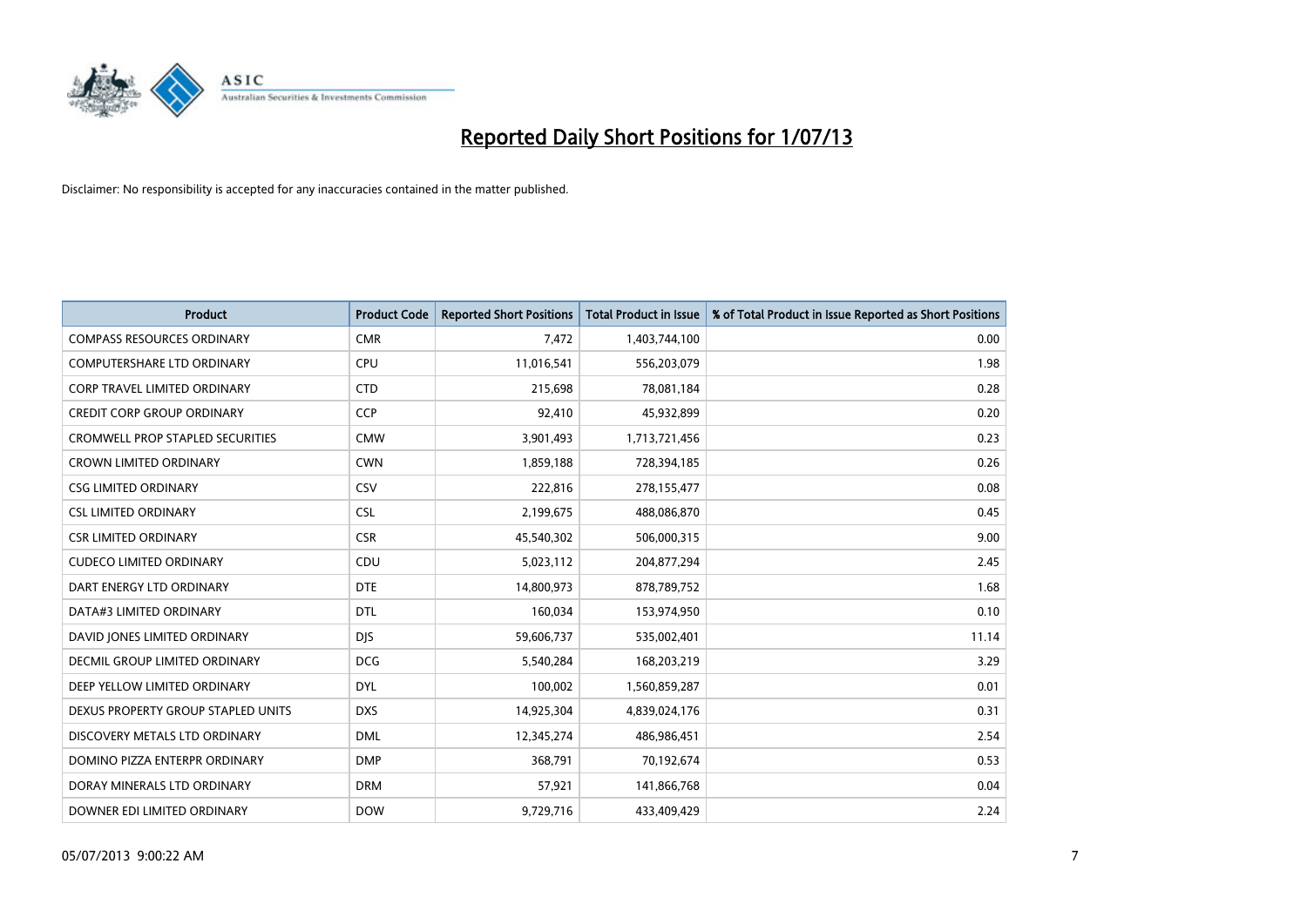

| <b>Product</b>                     | <b>Product Code</b> | <b>Reported Short Positions</b> | <b>Total Product in Issue</b> | % of Total Product in Issue Reported as Short Positions |
|------------------------------------|---------------------|---------------------------------|-------------------------------|---------------------------------------------------------|
| DRILLSEARCH ENERGY ORDINARY        | <b>DLS</b>          | 20,393,846                      | 427,753,371                   | 4.77                                                    |
| DUET GROUP STAPLED US PROHIBIT.    | <b>DUE</b>          | 6,903,802                       | 1,169,314,842                 | 0.59                                                    |
| DULUXGROUP LIMITED ORDINARY        | <b>DLX</b>          | 5,282,581                       | 376,810,326                   | 1.40                                                    |
| <b>DWS LTD ORDINARY</b>            | <b>DWS</b>          | 414,650                         | 132,362,763                   | 0.31                                                    |
| ECHO ENTERTAINMENT ORDINARY        | <b>EGP</b>          | 13,314,894                      | 825,672,730                   | 1.61                                                    |
| <b>ELDERS LIMITED ORDINARY</b>     | <b>ELD</b>          | 18,435,408                      | 448,598,480                   | 4.11                                                    |
| ELEMENTAL MINERALS ORDINARY        | <b>ELM</b>          | 34,105                          | 288,587,228                   | 0.01                                                    |
| ELEMENTOS LIMITED ORDINARY         | <b>ELT</b>          | 16                              | 154,349,209                   | 0.00                                                    |
| <b>EMECO HOLDINGS ORDINARY</b>     | <b>EHL</b>          | 17,093,519                      | 599,675,707                   | 2.85                                                    |
| <b>ENDEAVOUR MIN CORP CDI 1:1</b>  | <b>EVR</b>          | 100,000                         | 126,540,908                   | 0.08                                                    |
| ENERGY RESOURCES ORDINARY 'A'      | <b>ERA</b>          | 10,909,409                      | 517,725,062                   | 2.11                                                    |
| ENERGY WORLD CORPOR. ORDINARY      | <b>EWC</b>          | 26,164,099                      | 1,734,166,672                 | 1.51                                                    |
| <b>ENVESTRA LIMITED ORDINARY</b>   | <b>ENV</b>          | 11,286,717                      | 1,796,808,474                 | 0.63                                                    |
| EQUATORIAL RES LTD ORDINARY        | EQX                 | 8                               | 119,835,353                   | 0.00                                                    |
| ERM POWER LIMITED ORDINARY         | EPW                 | 376,429                         | 203,332,935                   | 0.19                                                    |
| ETHANE PIPELINE STAPLED SECURITIES | <b>EPX</b>          | 133                             | 69,302,275                    | 0.00                                                    |
| EVOLUTION MINING LTD ORDINARY      | <b>EVN</b>          | 22,801,866                      | 708,092,989                   | 3.22                                                    |
| FAIRFAX MEDIA LTD ORDINARY         | <b>FXI</b>          | 399,616,290                     | 2,351,955,725                 | 16.99                                                   |
| <b>FANTASTIC HOLDINGS ORDINARY</b> | <b>FAN</b>          | 71,743                          | 102,739,538                   | 0.07                                                    |
| <b>FAR LTD ORDINARY</b>            | <b>FAR</b>          | 22,741,032                      | 2,499,846,742                 | 0.91                                                    |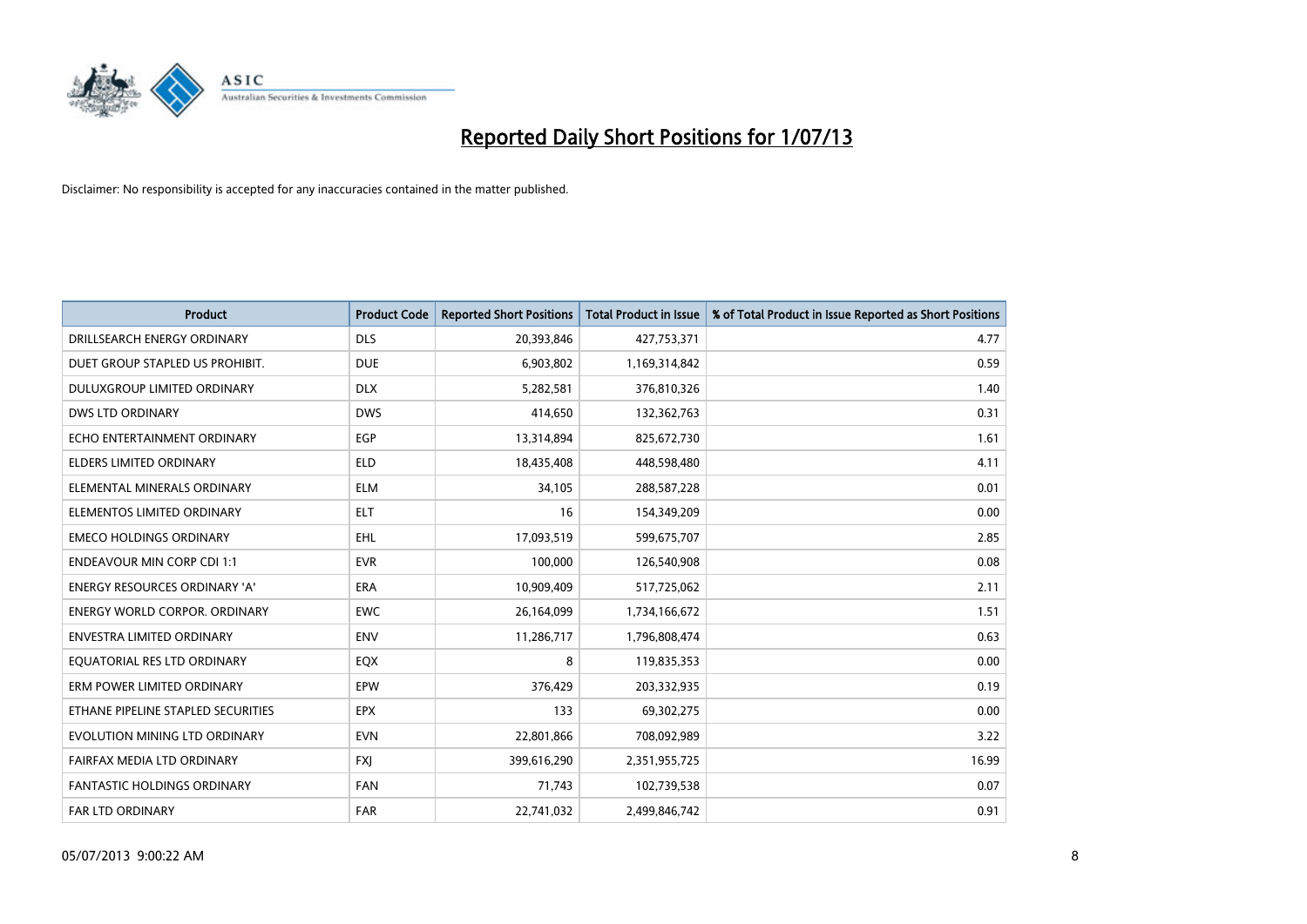

| <b>Product</b>                         | <b>Product Code</b> | <b>Reported Short Positions</b> | <b>Total Product in Issue</b> | % of Total Product in Issue Reported as Short Positions |
|----------------------------------------|---------------------|---------------------------------|-------------------------------|---------------------------------------------------------|
| FEDERATION CNTRES ORD/UNIT STAPLED SEC | <b>FDC</b>          | 2,651,548                       | 1,427,641,565                 | 0.19                                                    |
| FEORE LIMITED ORDINARY                 | <b>FEO</b>          | 50,000                          | 245,602,000                   | 0.02                                                    |
| FINBAR GROUP LIMITED ORDINARY          | FRI                 | 55,837                          | 218,006,169                   | 0.03                                                    |
| FISHER & PAYKEL H. ORDINARY            | <b>FPH</b>          | 5,464                           | 542,620,600                   | 0.00                                                    |
| FKP PROPERTY GROUP STAPLED SECURITIES  | <b>FKP</b>          | 8,148,313                       | 321,578,705                   | 2.53                                                    |
| FLEETWOOD CORP ORDINARY                | <b>FWD</b>          | 2,513,023                       | 60,522,619                    | 4.15                                                    |
| FLETCHER BUILDING ORDINARY             | <b>FBU</b>          | 3,384,423                       | 686,096,427                   | 0.49                                                    |
| FLEXIGROUP LIMITED ORDINARY            | <b>FXL</b>          | 814,458                         | 301,655,394                   | 0.27                                                    |
| <b>FLIGHT CENTRE ORDINARY</b>          | <b>FLT</b>          | 12,412,876                      | 100,422,760                   | 12.36                                                   |
| FLINDERS MINES LTD ORDINARY            | <b>FMS</b>          | 4,475,951                       | 1,821,300,404                 | 0.25                                                    |
| FOCUS MINERALS LTD ORDINARY            | <b>FML</b>          | 28,643,827                      | 9,137,375,877                 | 0.31                                                    |
| <b>FORGE GROUP LIMITED ORDINARY</b>    | <b>FGE</b>          | 1,010,803                       | 86,169,014                    | 1.17                                                    |
| FORTESCUE METALS GRP ORDINARY          | <b>FMG</b>          | 175,870,970                     | 3,113,798,659                 | 5.65                                                    |
| <b>G.U.D. HOLDINGS ORDINARY</b>        | <b>GUD</b>          | 5,980,413                       | 71,341,319                    | 8.38                                                    |
| <b>G8 EDUCATION LIMITED ORDINARY</b>   | GEM                 | 2,268,478                       | 272,151,612                   | 0.83                                                    |
| <b>GALAXY RESOURCES ORDINARY</b>       | GXY                 | 3,916,935                       | 584,355,501                   | 0.67                                                    |
| <b>GENETIC TECHNOLOGIES ORDINARY</b>   | GTG                 | 165,000                         | 475,471,819                   | 0.03                                                    |
| <b>GEODYNAMICS LIMITED ORDINARY</b>    | GDY                 | 850                             | 406,452,608                   | 0.00                                                    |
| <b>GINDALBIE METALS LTD ORDINARY</b>   | <b>GBG</b>          | 55,048,758                      | 1,492,154,301                 | 3.69                                                    |
| <b>GOODMAN FIELDER, ORDINARY</b>       | <b>GFF</b>          | 55,324,658                      | 1,955,559,207                 | 2.83                                                    |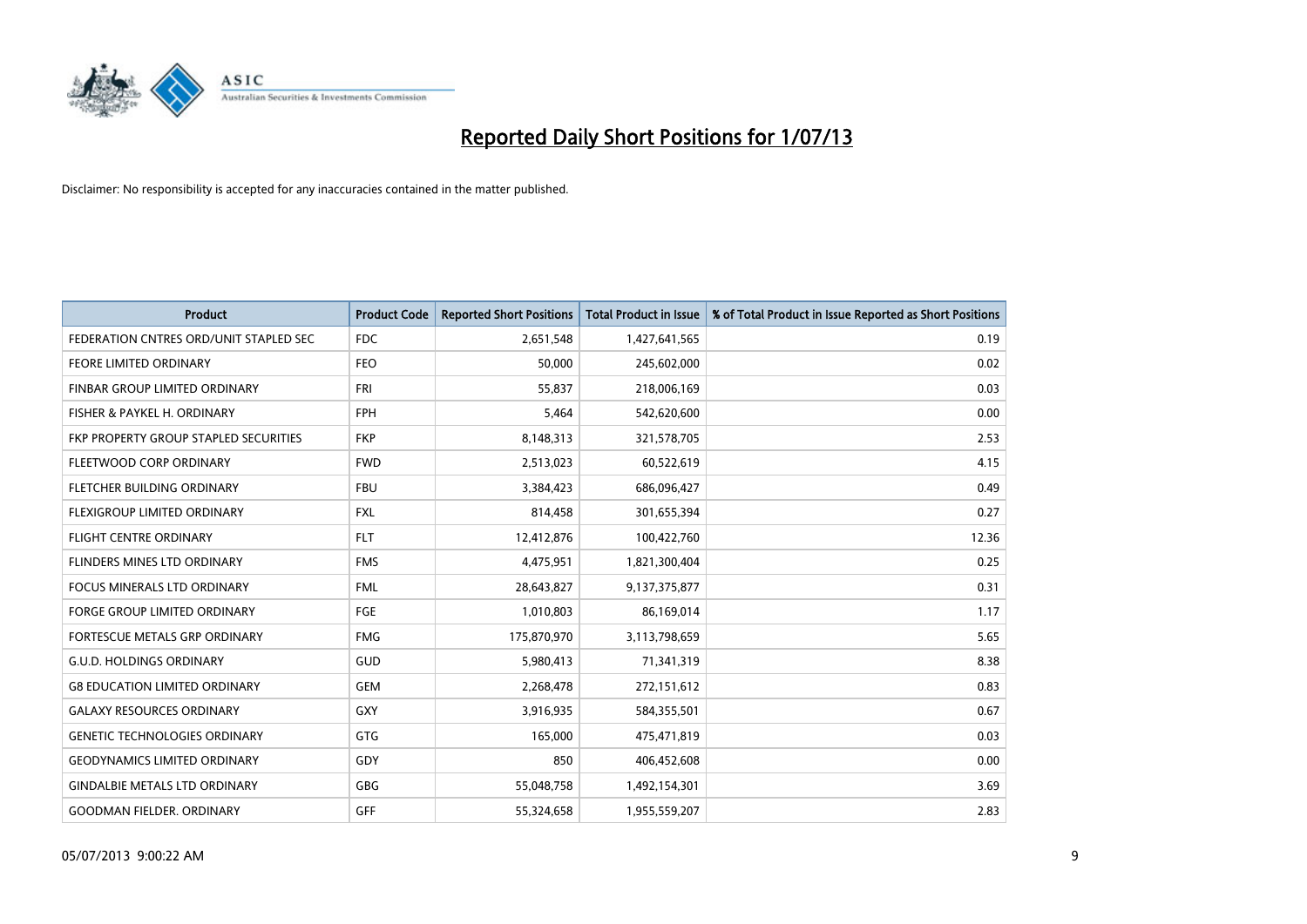

| <b>Product</b>                                   | <b>Product Code</b> | <b>Reported Short Positions</b> | <b>Total Product in Issue</b> | % of Total Product in Issue Reported as Short Positions |
|--------------------------------------------------|---------------------|---------------------------------|-------------------------------|---------------------------------------------------------|
| <b>GOODMAN GROUP STAPLED</b>                     | <b>GMG</b>          | 5,052,655                       | 1,713,233,947                 | 0.29                                                    |
| <b>GPT GROUP STAPLED SEC.</b>                    | <b>GPT</b>          | 3,084,483                       | 1,768,731,729                 | 0.17                                                    |
| <b>GRAINCORP LIMITED A CLASS ORDINARY</b>        | <b>GNC</b>          | 1,039,915                       | 228,855,628                   | 0.45                                                    |
| <b>GRANGE RESOURCES. ORDINARY</b>                | <b>GRR</b>          | 6,176,406                       | 1,156,492,195                 | 0.53                                                    |
| <b>GREENLAND MIN EN LTD ORDINARY</b>             | GGG                 | 5,543,080                       | 571,975,263                   | 0.97                                                    |
| <b>GROWTHPOINT PROPERTY ORD/UNIT STAPLED SEC</b> | GOZ                 | 129,696                         | 402,830,366                   | 0.03                                                    |
| <b>GRYPHON MINERALS LTD ORDINARY</b>             | GRY                 | 13,768,868                      | 400,464,983                   | 3.44                                                    |
| <b>GUILDFORD COAL LTD ORDINARY</b>               | <b>GUF</b>          | 671,741                         | 635,046,899                   | 0.11                                                    |
| <b>GUNNS LIMITED ORDINARY</b>                    | <b>GNS</b>          | 51,772,667                      | 848,401,559                   | 6.10                                                    |
| <b>GWA GROUP LTD ORDINARY</b>                    | <b>GWA</b>          | 13,476,544                      | 306,533,770                   | 4.40                                                    |
| <b>HARVEY NORMAN ORDINARY</b>                    | <b>HVN</b>          | 87,184,433                      | 1,062,316,784                 | 8.21                                                    |
| HASTIE GROUP LIMITED ORDINARY                    | <b>HST</b>          | 5,000                           | 137,353,504                   | 0.00                                                    |
| <b>HENDERSON GROUP CDI 1:1</b>                   | <b>HGG</b>          | 1,618,727                       | 750,414,058                   | 0.22                                                    |
| HFA HOLDINGS LIMITED ORDINARY                    | <b>HFA</b>          | 3,809                           | 117,332,831                   | 0.00                                                    |
| <b>HIGHLANDS PACIFIC ORDINARY</b>                | <b>HIG</b>          | $\mathbf{1}$                    | 789,344,774                   | 0.00                                                    |
| HILLGROVE RES LTD ORDINARY                       | <b>HGO</b>          | 1,644,834                       | 1,022,760,221                 | 0.16                                                    |
| HILLS HOLDINGS LTD ORDINARY                      | <b>HIL</b>          | 570,355                         | 246,500,444                   | 0.23                                                    |
| HORIZON OIL LIMITED ORDINARY                     | <b>HZN</b>          | 52,422,085                      | 1,135,266,515                 | 4.62                                                    |
| HOT CHILI LTD ORDINARY                           | <b>HCH</b>          | 9,467                           | 297,362,196                   | 0.00                                                    |
| <b>ICON ENERGY LIMITED ORDINARY</b>              | <b>ICN</b>          | 45,274                          | 533,391,210                   | 0.01                                                    |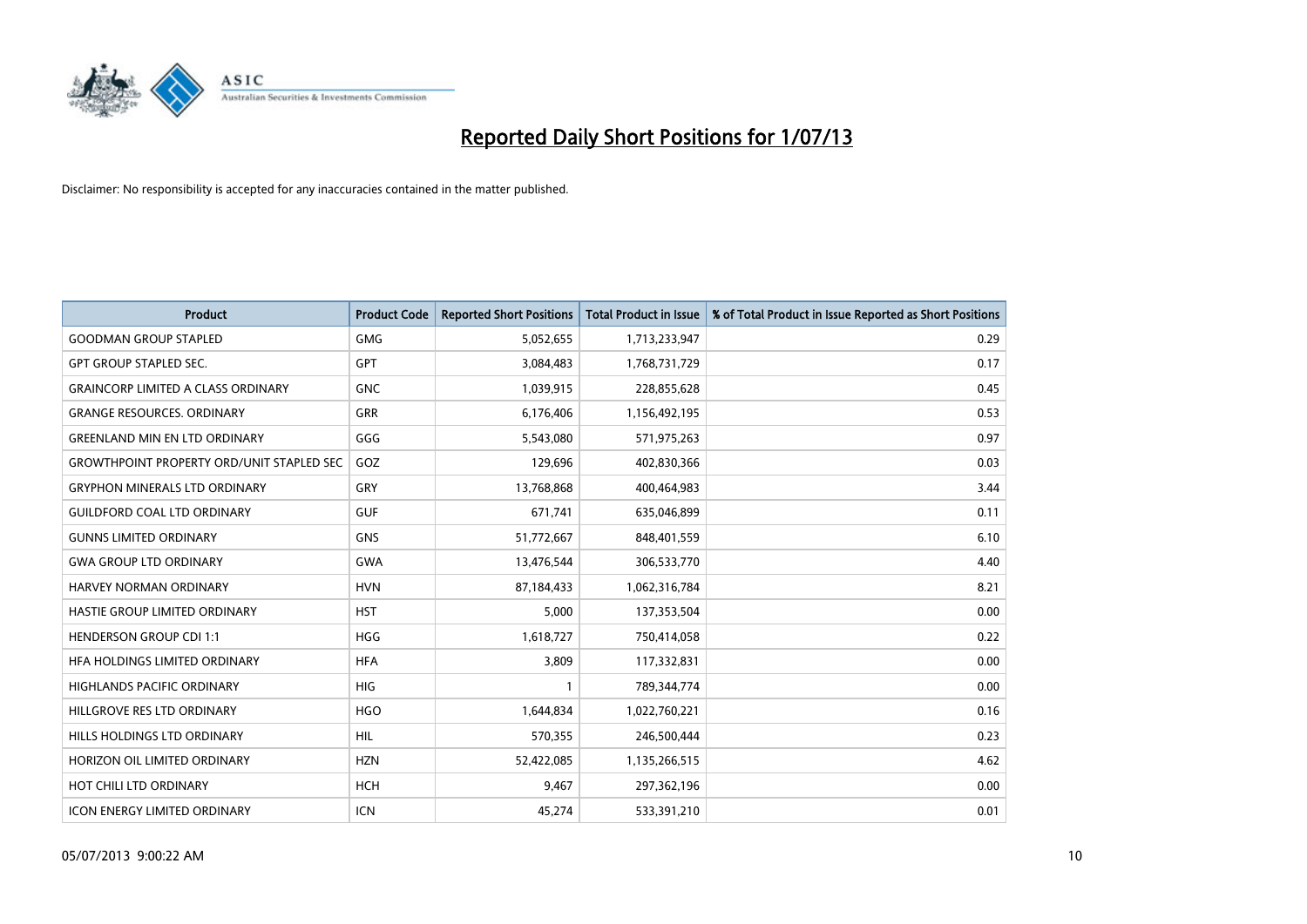

| <b>Product</b>                                | <b>Product Code</b> | <b>Reported Short Positions</b> | <b>Total Product in Issue</b> | % of Total Product in Issue Reported as Short Positions |
|-----------------------------------------------|---------------------|---------------------------------|-------------------------------|---------------------------------------------------------|
| <b>IINET LIMITED ORDINARY</b>                 | <b>IIN</b>          | 2,096,242                       | 161,238,847                   | 1.30                                                    |
| <b>ILUKA RESOURCES ORDINARY</b>               | ILU                 | 48,007,009                      | 418,700,517                   | 11.47                                                   |
| <b>IMDEX LIMITED ORDINARY</b>                 | <b>IMD</b>          | 5,889,504                       | 210,473,188                   | 2.80                                                    |
| IMF (AUSTRALIA) LTD ORDINARY                  | <b>IMF</b>          | 1,381,339                       | 123,201,716                   | 1.12                                                    |
| <b>INCITEC PIVOT ORDINARY</b>                 | IPL                 | 23,611,058                      | 1,628,730,107                 | 1.45                                                    |
| <b>INDEPENDENCE GROUP ORDINARY</b>            | <b>IGO</b>          | 5,631,715                       | 232,882,535                   | 2.42                                                    |
| <b>INDOPHIL RESOURCES ORDINARY</b>            | <b>IRN</b>          | 1,342,490                       | 1,203,146,194                 | 0.11                                                    |
| INFIGEN ENERGY STAPLED SECURITIES             | <b>IFN</b>          | 3,235,701                       | 762,265,972                   | 0.42                                                    |
| <b>INOVA RESOURCES LTD ORDINARY</b>           | <b>IVA</b>          | 997,005                         | 726,565,560                   | 0.14                                                    |
| <b>INSURANCE AUSTRALIA ORDINARY</b>           | IAG                 | 2,300,206                       | 2,079,034,021                 | 0.11                                                    |
| INTEGRATED RESEARCH ORDINARY                  | IRI                 | 73,512                          | 168, 367, 453                 | 0.04                                                    |
| <b>INTREPID MINES ORDINARY</b>                | IAU                 | 23,296,701                      | 555,950,595                   | 4.19                                                    |
| <b>INVESTA OFFICE FUND STAPLED SECURITIES</b> | <b>IOF</b>          | 1,533,221                       | 614,047,458                   | 0.25                                                    |
| <b>INVOCARE LIMITED ORDINARY</b>              | <b>IVC</b>          | 2,805,298                       | 110,030,298                   | 2.55                                                    |
| <b>ION LIMITED ORDINARY</b>                   | <b>ION</b>          | 164,453                         | 256,365,105                   | 0.06                                                    |
| <b>IOOF HOLDINGS LTD ORDINARY</b>             | IFL                 | 2,527,425                       | 232,118,034                   | 1.09                                                    |
| <b>IRESS LIMITED ORDINARY</b>                 | <b>IRE</b>          | 2,412,922                       | 129,585,246                   | 1.86                                                    |
| <b>IRON ORE HOLDINGS ORDINARY</b>             | <b>IOH</b>          | 26,197                          | 161,174,005                   | 0.02                                                    |
| <b>ISELECT LTD ORDINARY</b>                   | <b>ISU</b>          | 863,362                         | 259,064,894                   | 0.33                                                    |
| ISHARES GLOBAL 100 CDI 1:1                    | <b>IOO</b>          | 7,951                           | 10,600,000                    | 0.08                                                    |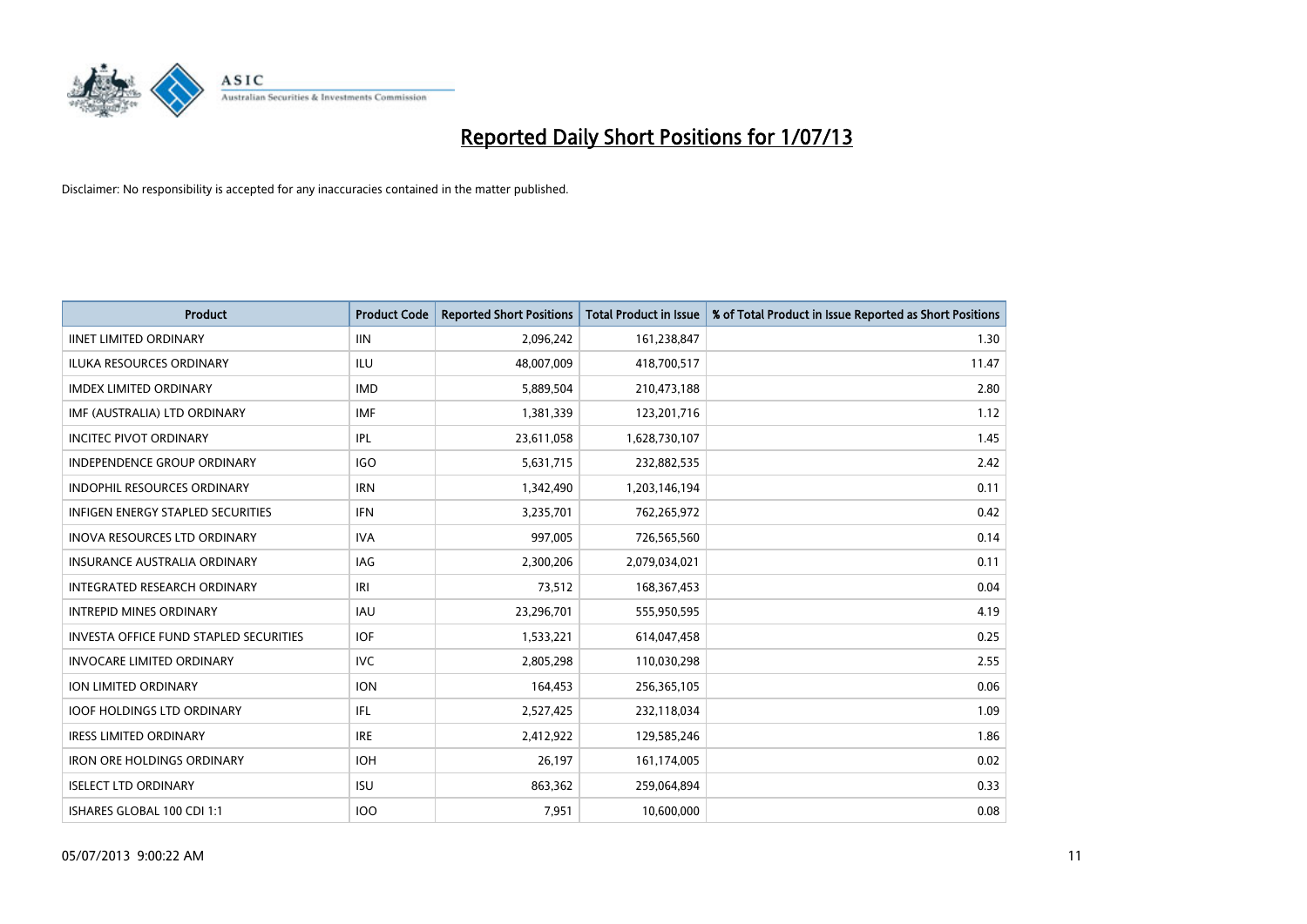

| <b>Product</b>                                  | <b>Product Code</b> | <b>Reported Short Positions</b> | <b>Total Product in Issue</b> | % of Total Product in Issue Reported as Short Positions |
|-------------------------------------------------|---------------------|---------------------------------|-------------------------------|---------------------------------------------------------|
| <b>JAMES HARDIE INDUST CHESS DEPOSITARY INT</b> | <b>IHX</b>          | 4,277,526                       | 442,091,547                   | 0.97                                                    |
| <b>JB HI-FI LIMITED ORDINARY</b>                | <b>JBH</b>          | 16,689,584                      | 98,947,309                    | 16.87                                                   |
| <b>IUMBO INTERACTIVE ORDINARY</b>               | <b>IIN</b>          | 4,820                           | 43,552,560                    | 0.01                                                    |
| <b>JUPITER MINES ORDINARY</b>                   | <b>IMS</b>          | 9,874                           | 2,281,835,383                 | 0.00                                                    |
| <b>KAGARA LTD ORDINARY</b>                      | <b>KZL</b>          | 3,414,990                       | 798,953,117                   | 0.43                                                    |
| KAROON GAS AUSTRALIA ORDINARY                   | <b>KAR</b>          | 3,582,260                       | 221,420,769                   | 1.62                                                    |
| KATHMANDU HOLD LTD ORDINARY                     | <b>KMD</b>          | 293,524                         | 200,215,894                   | 0.15                                                    |
| <b>KBL MINING LIMITED ORDINARY</b>              | <b>KBL</b>          | 1,820                           | 293,535,629                   | 0.00                                                    |
| KIDMAN RESOURCES LTD ORDINARY                   | <b>KDR</b>          | 1,418                           | 85,625,328                    | 0.00                                                    |
| KINGSGATE CONSOLID. ORDINARY                    | <b>KCN</b>          | 6,035,053                       | 152,191,905                   | 3.97                                                    |
| KINGSROSE MINING LTD ORDINARY                   | <b>KRM</b>          | 300,309                         | 291,959,871                   | 0.10                                                    |
| LEIGHTON HOLDINGS ORDINARY                      | LEI                 | 17,544,797                      | 337,235,188                   | 5.20                                                    |
| LEND LEASE GROUP UNIT/ORD STAPLED               | <b>LLC</b>          | 2,717,888                       | 575,508,314                   | 0.47                                                    |
| LINC ENERGY LTD ORDINARY                        | <b>LNC</b>          | 14,341,283                      | 518,687,562                   | 2.76                                                    |
| LION SELECTION GRP ORDINARY                     | <b>LSX</b>          | 36                              | 95,420,020                    | 0.00                                                    |
| LOGICAMMS LIMITED ORDINARY                      | <b>LCM</b>          | 4,676                           | 71,178,179                    | 0.01                                                    |
| LYCOPODIUM LIMITED ORDINARY                     | LYL                 | 11,370                          | 38,955,103                    | 0.03                                                    |
| LYNAS CORPORATION ORDINARY                      | <b>LYC</b>          | 210,989,199                     | 1,960,801,292                 | 10.76                                                   |
| <b>M2 TELECOMMUNICATION ORDINARY</b>            | <b>MTU</b>          | 5,889,990                       | 178,320,592                   | 3.30                                                    |
| <b>MACA LIMITED ORDINARY</b>                    | <b>MLD</b>          | 170,344                         | 172,500,000                   | 0.10                                                    |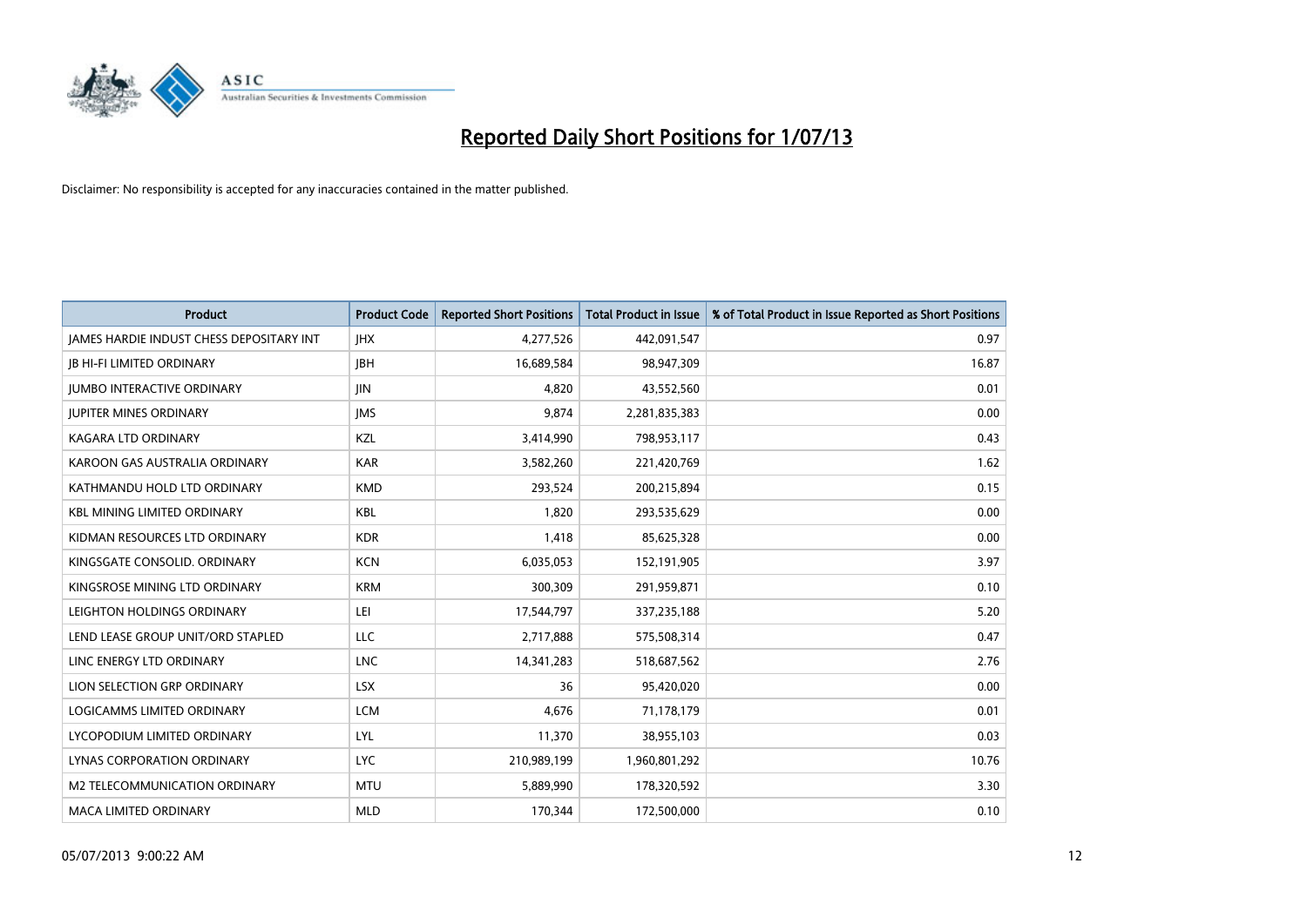

| <b>Product</b>                        | <b>Product Code</b> | <b>Reported Short Positions</b> | <b>Total Product in Issue</b> | % of Total Product in Issue Reported as Short Positions |
|---------------------------------------|---------------------|---------------------------------|-------------------------------|---------------------------------------------------------|
| <b>MACMAHON HOLDINGS ORDINARY</b>     | <b>MAH</b>          | 7,564,967                       | 1,261,699,966                 | 0.60                                                    |
| MACO ATLAS ROADS GRP ORDINARY STAPLED | <b>MOA</b>          | 19,005,095                      | 478,531,436                   | 3.97                                                    |
| MACQUARIE GROUP LTD ORDINARY          | <b>MOG</b>          | 3,524,854                       | 339,816,303                   | 1.04                                                    |
| MAGELLAN FIN GRP LTD ORDINARY         | <b>MFG</b>          | 471,143                         | 152,782,876                   | 0.31                                                    |
| <b>MATRIX C &amp; E LTD ORDINARY</b>  | <b>MCE</b>          | 3,188,302                       | 94,555,428                    | 3.37                                                    |
| MAVERICK DRILLING ORDINARY            | <b>MAD</b>          | 8,786,907                       | 452,726,751                   | 1.94                                                    |
| <b>MAXITRANS INDUSTRIES ORDINARY</b>  | <b>MXI</b>          | 82,948                          | 183,993,392                   | 0.05                                                    |
| MAYNE PHARMA LTD ORDINARY             | <b>MYX</b>          | 103,845                         | 562,956,475                   | 0.02                                                    |
| MCMILLAN SHAKESPEARE ORDINARY         | <b>MMS</b>          | 1,020,846                       | 74,523,965                    | 1.37                                                    |
| MCPHERSON'S LTD ORDINARY              | <b>MCP</b>          | 29,259                          | 89,294,198                    | 0.03                                                    |
| MEDUSA MINING LTD ORDINARY            | <b>MML</b>          | 1,234,882                       | 188,903,911                   | 0.65                                                    |
| MEO AUSTRALIA LTD ORDINARY            | <b>MEO</b>          | 19,345                          | 627,264,587                   | 0.00                                                    |
| MERMAID MARINE ORDINARY               | <b>MRM</b>          | 1,238,785                       | 228,166,230                   | 0.54                                                    |
| MESOBLAST LIMITED ORDINARY            | <b>MSB</b>          | 16,087,930                      | 315,423,901                   | 5.10                                                    |
| METALS X LIMITED ORDINARY             | <b>MLX</b>          | 223,655                         | 1,651,766,110                 | 0.01                                                    |
| METCASH LIMITED ORDINARY              | <b>MTS</b>          | 77,516,100                      | 880,704,786                   | 8.80                                                    |
| MICLYN EXP OFFSHR ORDINARY            | <b>MIO</b>          | 733,708                         | 281,538,972                   | 0.26                                                    |
| MIGHTY RIVER POWER ORDINARY           | <b>MYT</b>          | 201,246                         | 1,400,000,094                 | 0.01                                                    |
| MILLENNIUM MIN LTD ORDINARY           | <b>MOY</b>          | 1,000,000                       | 4,372,781,946                 | 0.02                                                    |
| MINCOR RESOURCES NL ORDINARY          | <b>MCR</b>          | 2,703,141                       | 188,208,274                   | 1.44                                                    |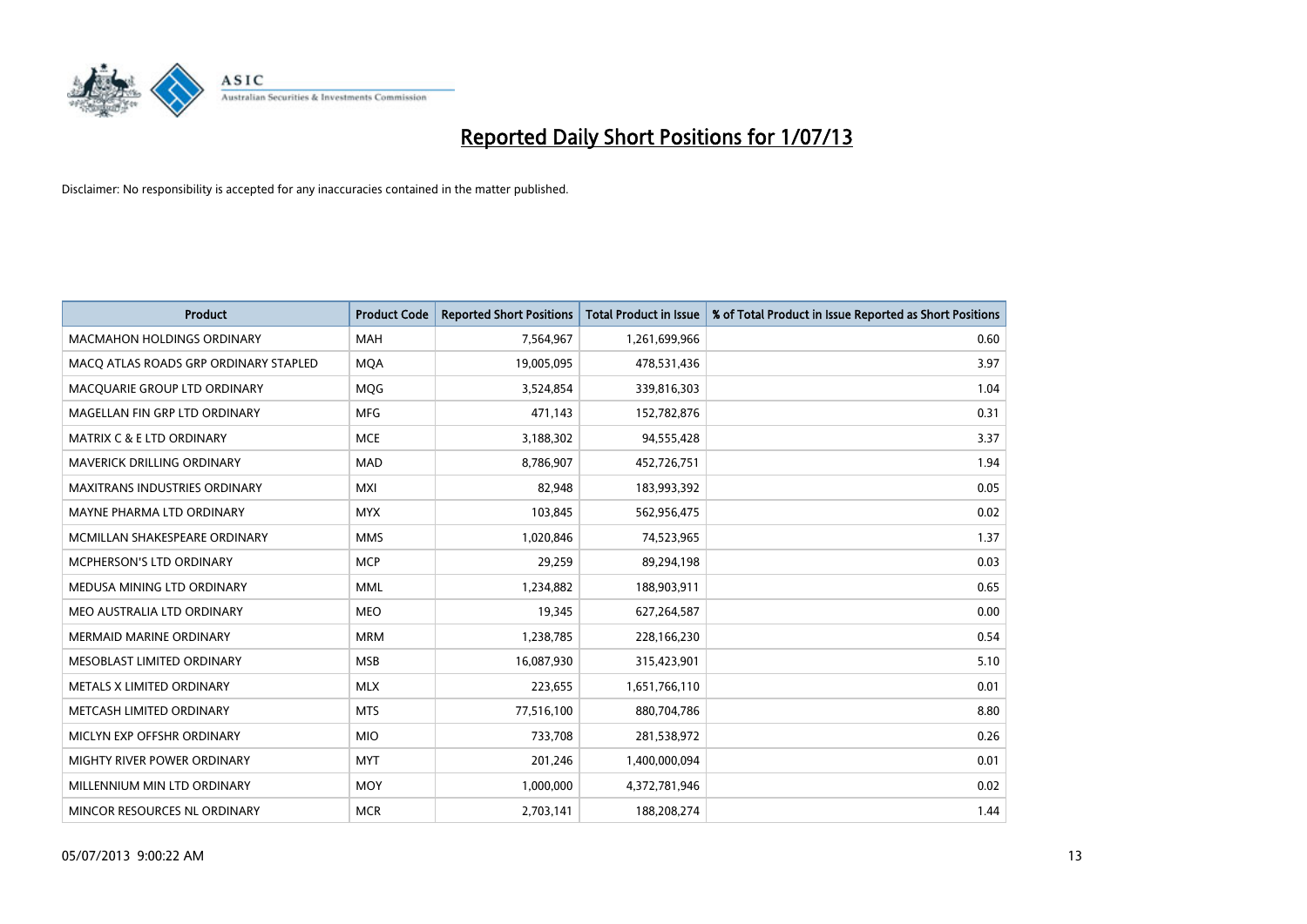

| <b>Product</b>                    | <b>Product Code</b> | <b>Reported Short Positions</b> | <b>Total Product in Issue</b> | % of Total Product in Issue Reported as Short Positions |
|-----------------------------------|---------------------|---------------------------------|-------------------------------|---------------------------------------------------------|
| MINERAL DEPOSITS ORDINARY         | <b>MDL</b>          | 3,305,992                       | 83,538,786                    | 3.96                                                    |
| MINERAL RESOURCES. ORDINARY       | <b>MIN</b>          | 9,605,319                       | 185,987,992                   | 5.16                                                    |
| MIRABELA NICKEL LTD ORDINARY      | <b>MBN</b>          | 15,351,318                      | 876,801,147                   | 1.75                                                    |
| MIRVAC GROUP STAPLED SECURITIES   | <b>MGR</b>          | 9,702,148                       | 3,664,938,678                 | 0.26                                                    |
| MOLOPO ENERGY LTD ORDINARY        | <b>MPO</b>          | 723,667                         | 246,399,543                   | 0.29                                                    |
| MONADELPHOUS GROUP ORDINARY       | <b>MND</b>          | 10,723,588                      | 90,940,258                    | 11.79                                                   |
| MORTGAGE CHOICE LTD ORDINARY      | <b>MOC</b>          | 1,477,431                       | 123,431,282                   | 1.20                                                    |
| <b>MOUNT GIBSON IRON ORDINARY</b> | <b>MGX</b>          | 20,563,665                      | 1,090,584,232                 | 1.89                                                    |
| MULTIPLEX SITES SITES             | <b>MXUPA</b>        | 1,035                           | 4,500,000                     | 0.02                                                    |
| MURCHISON METALS LTD ORDINARY     | <b>MMX</b>          | 3,395,438                       | 450,497,346                   | 0.75                                                    |
| MYER HOLDINGS LTD ORDINARY        | <b>MYR</b>          | 79,801,377                      | 583,594,551                   | 13.67                                                   |
| <b>MYSTATE LIMITED ORDINARY</b>   | <b>MYS</b>          | 4,849                           | 87,153,047                    | 0.01                                                    |
| NATIONAL AUST, BANK ORDINARY      | <b>NAB</b>          | 8,881,339                       | 2,343,067,725                 | 0.38                                                    |
| NAVITAS LIMITED ORDINARY          | <b>NVT</b>          | 12,644,890                      | 375,367,918                   | 3.37                                                    |
| NEARMAP LTD ORDINARY              | <b>NEA</b>          | 610                             | 323,056,101                   | 0.00                                                    |
| NEON ENERGY LIMITED ORDINARY      | <b>NEN</b>          | 1,959,055                       | 549,937,848                   | 0.36                                                    |
| NEW HOPE CORPORATION ORDINARY     | <b>NHC</b>          | 2,128,430                       | 830,563,352                   | 0.26                                                    |
| NEW STANDARD ENERGY ORDINARY      | <b>NSE</b>          | 404,167                         | 305,331,847                   | 0.13                                                    |
| NEWCREST MINING ORDINARY          | <b>NCM</b>          | 4,157,406                       | 766,510,971                   | 0.54                                                    |
| NEWS CORP A NON-VOTING CDI        | <b>NWSLV</b>        | 1,577,103                       | 1,516,956,684                 | 0.10                                                    |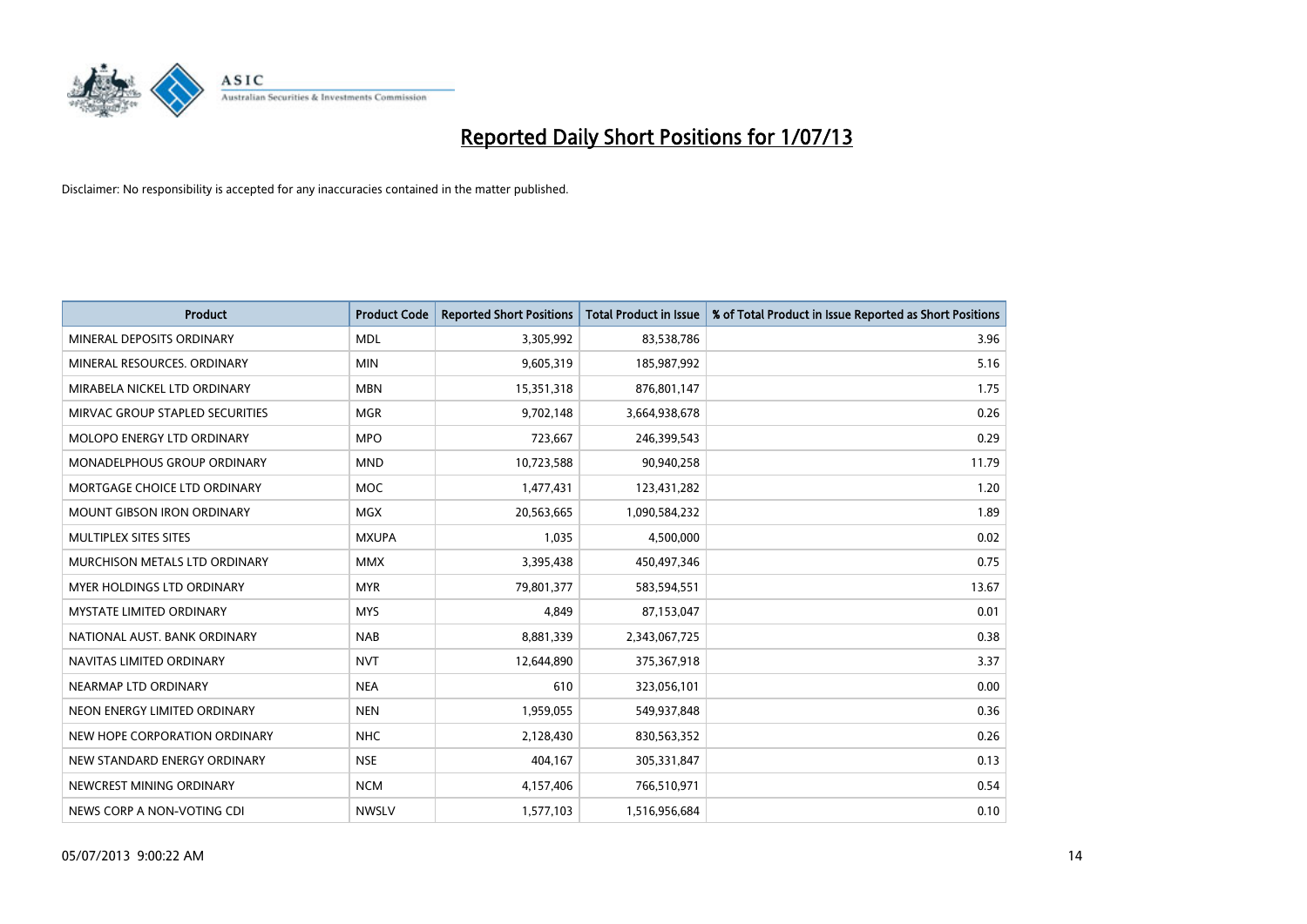

| <b>Product</b>                        | <b>Product Code</b> | <b>Reported Short Positions</b> | <b>Total Product in Issue</b> | % of Total Product in Issue Reported as Short Positions |
|---------------------------------------|---------------------|---------------------------------|-------------------------------|---------------------------------------------------------|
| NEWS CORP B VOTING CDI                | <b>NWS</b>          | 1,793,636                       | 798,520,953                   | 0.22                                                    |
| NEWS CORP. A NON-VOTING CDI           | <b>NNCLV</b>        | 2,816,764                       | 379,140,617                   | 0.74                                                    |
| NEWS CORP. B VOTING CDI               | <b>NNC</b>          | 179,608                         | 199,630,238                   | 0.09                                                    |
| NEXTDC LIMITED ORDINARY               | <b>NXT</b>          | 6,226,449                       | 173,102,288                   | 3.60                                                    |
| NEXUS ENERGY LIMITED ORDINARY         | <b>NXS</b>          | 13,567,868                      | 1,329,821,159                 | 1.02                                                    |
| NIB HOLDINGS LIMITED ORDINARY         | <b>NHF</b>          | 675,673                         | 439,004,182                   | 0.15                                                    |
| NIDO PETROLEUM ORDINARY               | <b>NDO</b>          | 42,500                          | 2,044,984,301                 | 0.00                                                    |
| NOBLE MINERAL RES ORDINARY            | <b>NMG</b>          | 2,365,726                       | 666,397,952                   | 0.36                                                    |
| NORFOLK GROUP ORDINARY                | <b>NFK</b>          | 400,051                         | 161,999,196                   | 0.25                                                    |
| NORTHERN IRON LTD ORDINARY            | <b>NFE</b>          | 1,617,501                       | 484,405,314                   | 0.33                                                    |
| NORTHERN STAR ORDINARY                | <b>NST</b>          | 7,760,269                       | 424,279,762                   | 1.83                                                    |
| NRW HOLDINGS LIMITED ORDINARY         | <b>NWH</b>          | 27,550,691                      | 278,888,011                   | 9.88                                                    |
| NUCOAL RESOURCES LTD ORDINARY         | <b>NCR</b>          | 80,001                          | 768,612,354                   | 0.01                                                    |
| NUFARM LIMITED ORDINARY               | <b>NUF</b>          | 15,373,260                      | 262,954,040                   | 5.85                                                    |
| OCEANAGOLD CORP. CHESS DEPOSITARY INT | <b>OGC</b>          | 1,847,398                       | 293,574,586                   | 0.63                                                    |
| OIL SEARCH LTD ORDINARY               | OSH                 | 11,556,901                      | 1,340,018,530                 | 0.86                                                    |
| OM HOLDINGS LIMITED ORDINARY          | OMH                 | 3,210,367                       | 733,423,337                   | 0.44                                                    |
| ORICA LIMITED ORDINARY                | ORI                 | 9,181,662                       | 366,868,401                   | 2.50                                                    |
| ORIGIN ENERGY ORDINARY                | <b>ORG</b>          | 16,906,742                      | 1,097,961,871                 | 1.54                                                    |
| OROCOBRE LIMITED ORDINARY             | <b>ORE</b>          | 697,758                         | 117,745,140                   | 0.59                                                    |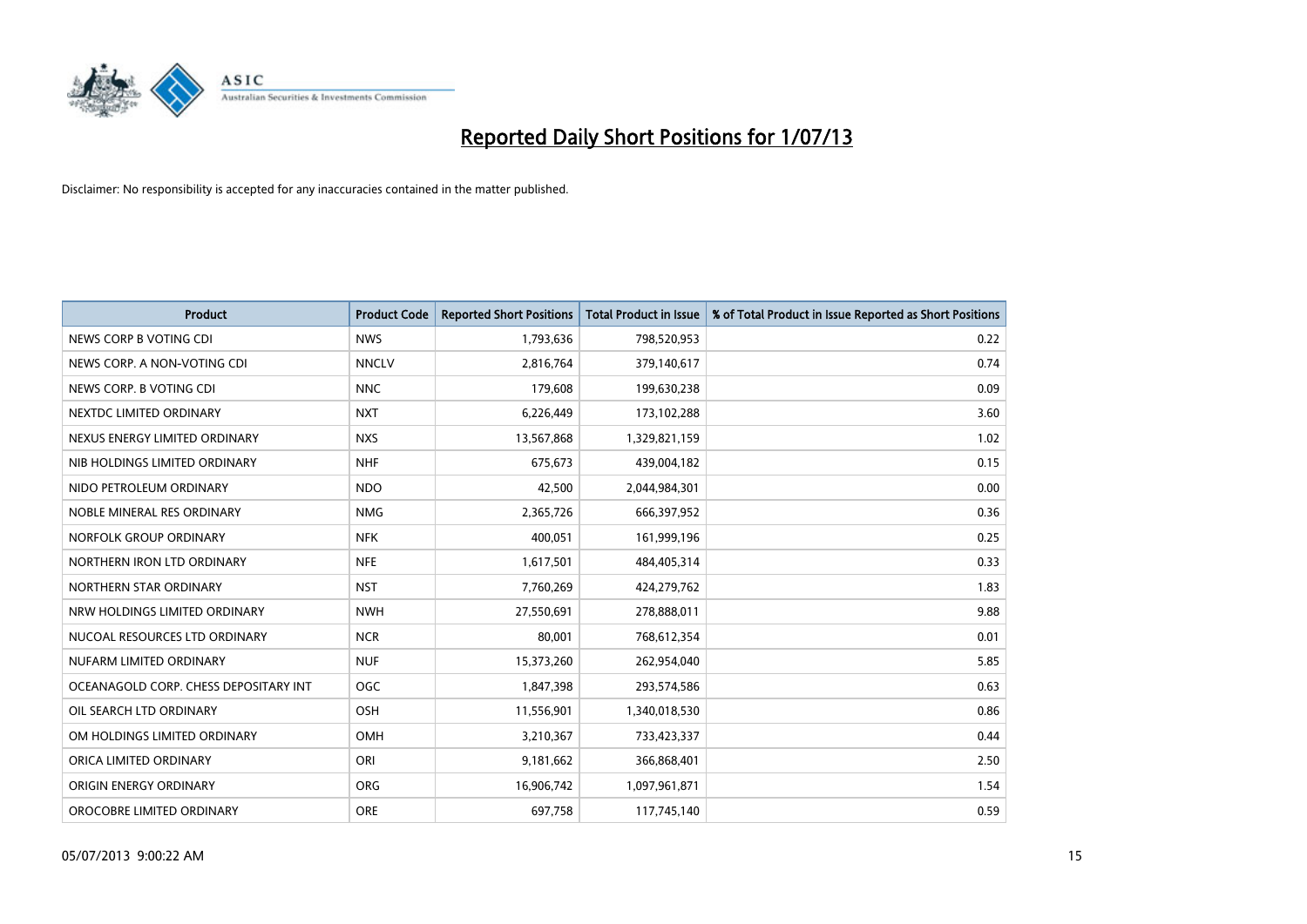

| <b>Product</b>                 | <b>Product Code</b> | <b>Reported Short Positions</b> | <b>Total Product in Issue</b> | % of Total Product in Issue Reported as Short Positions |
|--------------------------------|---------------------|---------------------------------|-------------------------------|---------------------------------------------------------|
| OROTONGROUP LIMITED ORDINARY   | ORL                 | 330,243                         | 40,880,902                    | 0.81                                                    |
| ORPHEUS ENERGY LTD ORDINARY    | <b>OEG</b>          | 67,200                          | 130,475,919                   | 0.05                                                    |
| OZ MINERALS ORDINARY           | OZL                 | 11,676,498                      | 303,470,022                   | 3.85                                                    |
| <b>PACIFIC BRANDS ORDINARY</b> | <b>PBG</b>          | 13,039,545                      | 912,915,695                   | 1.43                                                    |
| PALADIN ENERGY LTD ORDINARY    | <b>PDN</b>          | 106,341,091                     | 837,187,808                   | 12.70                                                   |
| PANAUST LIMITED ORDINARY       | <b>PNA</b>          | 8,558,457                       | 619,084,930                   | 1.38                                                    |
| PANORAMIC RESOURCES ORDINARY   | PAN                 | 945,898                         | 256,899,729                   | 0.37                                                    |
| PAPERLINX LIMITED ORDINARY     | <b>PPX</b>          | 48,006                          | 609,280,761                   | 0.01                                                    |
| PAPILLON RES LTD ORDINARY      | PIR                 | 8,230,782                       | 336,978,210                   | 2.44                                                    |
| PATTIES FOODS LTD ORDINARY     | PFL                 | 10,001                          | 139,065,639                   | 0.01                                                    |
| PEET LIMITED ORDINARY          | <b>PPC</b>          | 3,679,510                       | 429,008,507                   | 0.86                                                    |
| PERILYA LIMITED ORDINARY       | <b>PEM</b>          | 21,528                          | 769,316,426                   | 0.00                                                    |
| PERPETUAL LIMITED ORDINARY     | PPT                 | 2,145,376                       | 41,980,678                    | 5.11                                                    |
| PERSEUS MINING LTD ORDINARY    | PRU                 | 10,386,314                      | 457,962,088                   | 2.27                                                    |
| PHARMAXIS LTD ORDINARY         | <b>PXS</b>          | 7,802,623                       | 308,543,389                   | 2.53                                                    |
| PHOSPHAGENICS LTD. ORDINARY    | POH                 | 274,058                         | 1,020,465,957                 | 0.03                                                    |
| PLATINUM ASSET ORDINARY        | <b>PTM</b>          | 4,258,803                       | 578,145,695                   | 0.74                                                    |
| PLATINUM AUSTRALIA ORDINARY    | <b>PLA</b>          | 836,127                         | 504,968,043                   | 0.17                                                    |
| PMI GOLD CORP CDI 1:1          | <b>PVM</b>          | 232,274                         | 155,308,266                   | 0.15                                                    |
| PMP LIMITED ORDINARY           | <b>PMP</b>          | 28,840                          | 323,781,124                   | 0.01                                                    |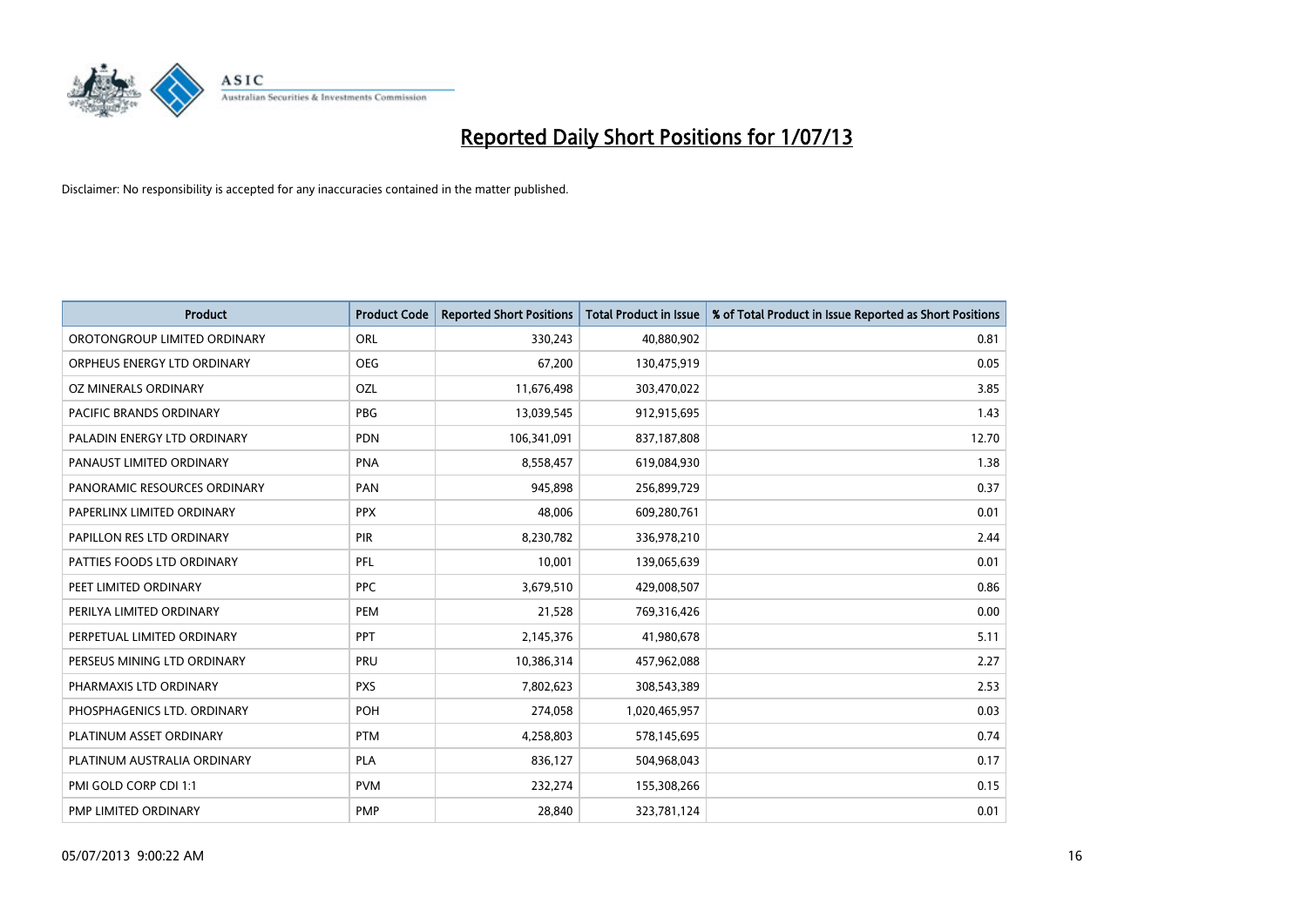

| <b>Product</b>                    | <b>Product Code</b> | <b>Reported Short Positions</b> | <b>Total Product in Issue</b> | % of Total Product in Issue Reported as Short Positions |
|-----------------------------------|---------------------|---------------------------------|-------------------------------|---------------------------------------------------------|
| PREMIER INVESTMENTS ORDINARY      | <b>PMV</b>          | 1,308,420                       | 155,260,478                   | 0.84                                                    |
| PRIMA BIOMED LTD ORDINARY         | <b>PRR</b>          | 343,262                         | 1,143,146,838                 | 0.03                                                    |
| PRIMARY HEALTH CARE ORDINARY      | PRY                 | 25,518,529                      | 503,921,941                   | 5.06                                                    |
| PRIMEAG AUSTRALIA ORDINARY        | PAG                 | 5,798                           | 266,394,444                   | 0.00                                                    |
| PROGRAMMED ORDINARY               | <b>PRG</b>          | 755,230                         | 118,179,696                   | 0.64                                                    |
| <b>QANTAS AIRWAYS ORDINARY</b>    | QAN                 | 27,618,938                      | 2,241,745,788                 | 1.23                                                    |
| OBE INSURANCE GROUP ORDINARY      | <b>OBE</b>          | 29,483,076                      | 1,220,868,532                 | 2.41                                                    |
| ORXPHARMA LTD ORDINARY            | <b>QRX</b>          | 1,098,084                       | 144,785,606                   | 0.76                                                    |
| <b>QUBE HOLDINGS LTD ORDINARY</b> | <b>QUB</b>          | 12,935,438                      | 928,965,547                   | 1.39                                                    |
| RAMELIUS RESOURCES ORDINARY       | <b>RMS</b>          | 3,454,582                       | 337,686,949                   | 1.02                                                    |
| RAMSAY HEALTH CARE ORDINARY       | <b>RHC</b>          | 1,938,347                       | 202,081,252                   | 0.96                                                    |
| RANGE RESOURCES LTD ORDINARY      | <b>RRS</b>          | 44,458                          | 2,853,862,345                 | 0.00                                                    |
| <b>RCR TOMLINSON ORDINARY</b>     | <b>RCR</b>          | 2,665,961                       | 132,431,265                   | 2.01                                                    |
| <b>REA GROUP ORDINARY</b>         | <b>REA</b>          | 578,735                         | 131,714,699                   | 0.44                                                    |
| <b>RECKON LIMITED ORDINARY</b>    | <b>RKN</b>          | 451,012                         | 129,488,015                   | 0.35                                                    |
| RED 5 LIMITED ORDINARY            | <b>RED</b>          | 846,824                         | 135,488,008                   | 0.63                                                    |
| RED FORK ENERGY ORDINARY          | <b>RFE</b>          | 4,833,344                       | 388,551,719                   | 1.24                                                    |
| REDBANK ENERGY LTD ORDINARY       | AEJ                 | 13                              | 786,287                       | 0.00                                                    |
| <b>REDFLEX HOLDINGS ORDINARY</b>  | <b>RDF</b>          | 7,493                           | 110,762,310                   | 0.01                                                    |
| REECE AUSTRALIA LTD. ORDINARY     | <b>REH</b>          | 447                             | 99,600,000                    | 0.00                                                    |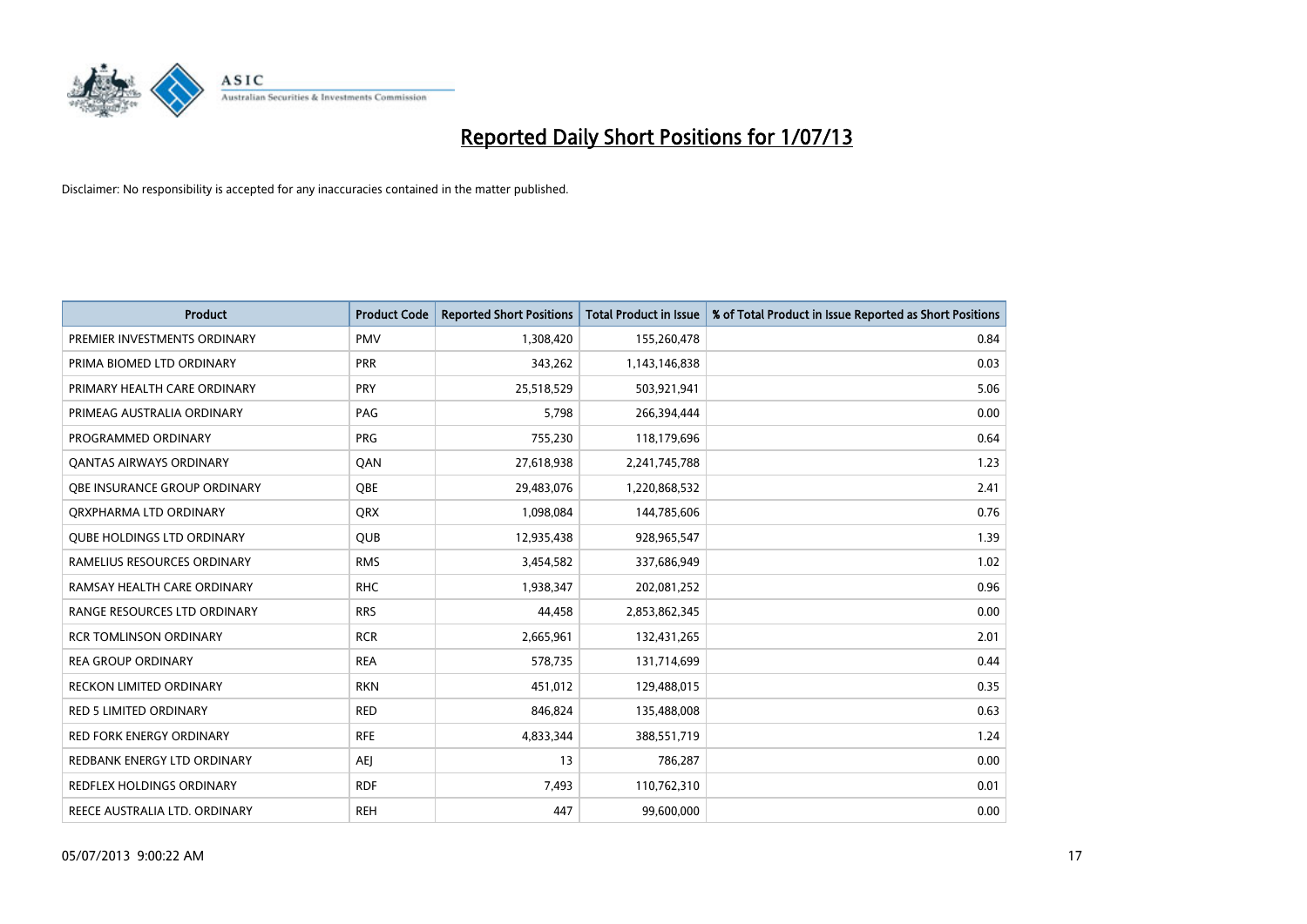

| <b>Product</b>                      | <b>Product Code</b> | <b>Reported Short Positions</b> | <b>Total Product in Issue</b> | % of Total Product in Issue Reported as Short Positions |
|-------------------------------------|---------------------|---------------------------------|-------------------------------|---------------------------------------------------------|
| <b>REGIS RESOURCES ORDINARY</b>     | <b>RRL</b>          | 19,279,480                      | 475,830,804                   | 4.05                                                    |
| RESMED INC CDI 10:1                 | <b>RMD</b>          | 11,853,127                      | 1,556,242,300                 | 0.76                                                    |
| <b>RESOLUTE MINING ORDINARY</b>     | <b>RSG</b>          | 7,071,397                       | 640,994,224                   | 1.10                                                    |
| RESOURCE EQUIP LTD ORDINARY         | <b>RQL</b>          | 5,000                           | 248,990,471                   | 0.00                                                    |
| <b>RESOURCE GENERATION ORDINARY</b> | <b>RES</b>          | 170,074                         | 284,698,002                   | 0.06                                                    |
| <b>RETAIL FOOD GROUP ORDINARY</b>   | <b>RFG</b>          | 2,394,048                       | 130,277,856                   | 1.84                                                    |
| REX MINERALS LIMITED ORDINARY       | <b>RXM</b>          | 1,613,417                       | 188,907,284                   | 0.85                                                    |
| RHG LIMITED ORDINARY                | <b>RHG</b>          | 1,526                           | 308,483,177                   | 0.00                                                    |
| <b>RIALTO ENERGY ORDINARY</b>       | <b>RIA</b>          | 41                              | 682,929,991                   | 0.00                                                    |
| <b>RIDLEY CORPORATION ORDINARY</b>  | <b>RIC</b>          | 984,458                         | 307,817,071                   | 0.32                                                    |
| RIO TINTO LIMITED ORDINARY          | <b>RIO</b>          | 5,456,529                       | 435,758,720                   | 1.25                                                    |
| ROBUST RESOURCES ORDINARY           | <b>ROL</b>          | 10,001                          | 88,139,423                    | 0.01                                                    |
| ROC OIL COMPANY ORDINARY            | <b>ROC</b>          | 1,937,995                       | 683,235,552                   | 0.28                                                    |
| ROYAL WOLF HOLDINGS ORDINARY        | <b>RWH</b>          | 5,000                           | 100,387,052                   | 0.00                                                    |
| <b>RURALCO HOLDINGS ORDINARY</b>    | <b>RHL</b>          | 572                             | 55,019,284                    | 0.00                                                    |
| SAI GLOBAL LIMITED ORDINARY         | SAI                 | 15,292,337                      | 209,440,120                   | 7.30                                                    |
| SALMAT LIMITED ORDINARY             | <b>SLM</b>          | 59,394                          | 159,812,799                   | 0.04                                                    |
| SANDFIRE RESOURCES ORDINARY         | <b>SFR</b>          | 4,100,503                       | 155,640,968                   | 2.63                                                    |
| SANTANA MINERALS LTD ORDINARY       | SMI                 | 488,716                         | 97,725,799                    | 0.50                                                    |
| <b>SANTOS LTD ORDINARY</b>          | <b>STO</b>          | 4,343,158                       | 964,317,796                   | 0.45                                                    |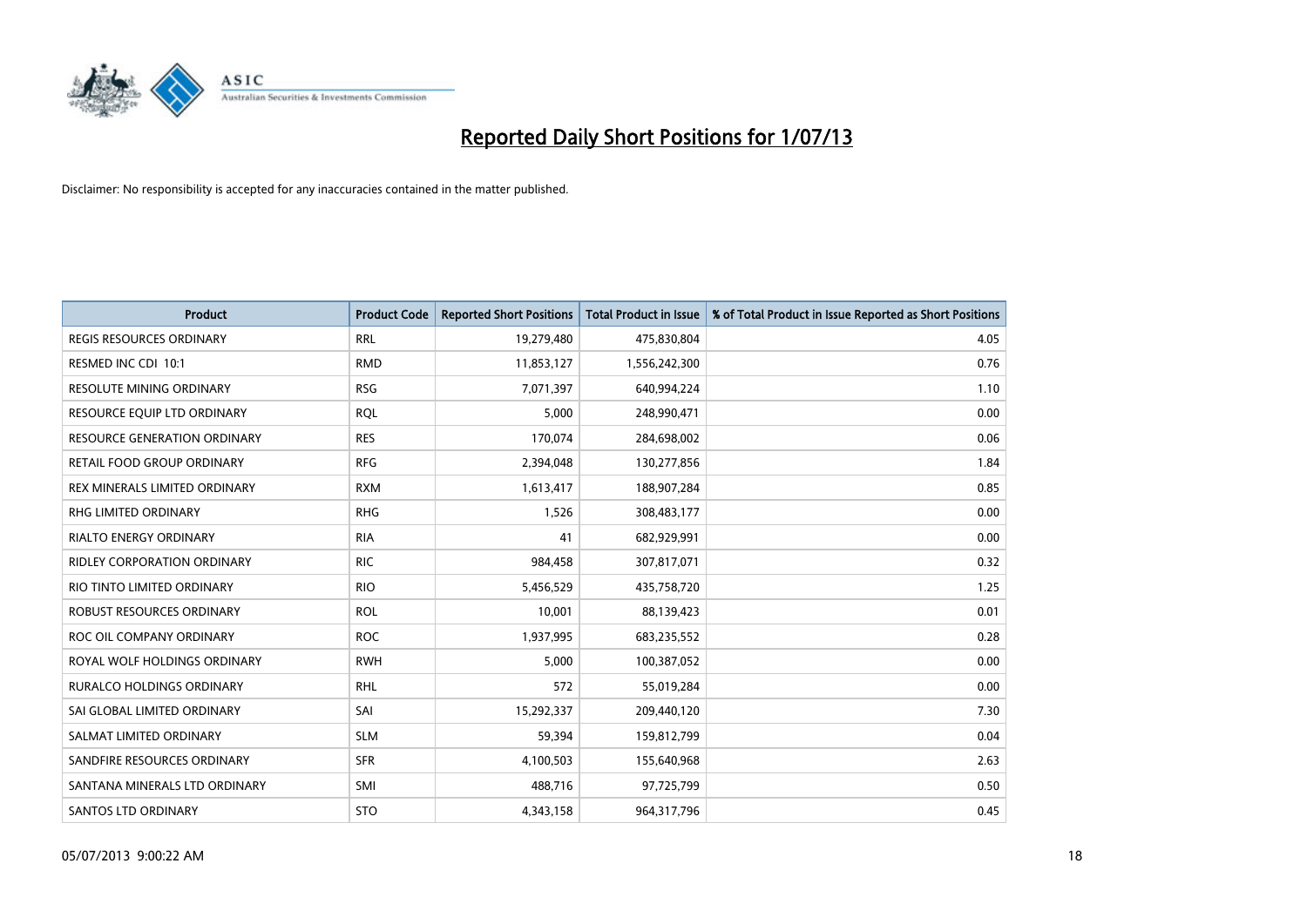

| <b>Product</b>                           | <b>Product Code</b> | <b>Reported Short Positions</b> | <b>Total Product in Issue</b> | % of Total Product in Issue Reported as Short Positions |
|------------------------------------------|---------------------|---------------------------------|-------------------------------|---------------------------------------------------------|
| SARACEN MINERAL ORDINARY                 | <b>SAR</b>          | 18,585,069                      | 595,263,186                   | 3.12                                                    |
| SCA PROPERTY GROUP STAPLED SECURITIES    | SCP                 | 32,002,046                      | 642,417,140                   | 4.98                                                    |
| SEDGMAN LIMITED ORDINARY                 | <b>SDM</b>          | 736,014                         | 220,368,310                   | 0.33                                                    |
| SEEK LIMITED ORDINARY                    | <b>SEK</b>          | 20,977,396                      | 337,833,019                   | 6.21                                                    |
| SELECT HARVESTS ORDINARY                 | <b>SHV</b>          | 81,523                          | 57,462,851                    | 0.14                                                    |
| SENEX ENERGY LIMITED ORDINARY            | SXY                 | 13,638,402                      | 1,140,804,837                 | 1.20                                                    |
| SERVCORP LIMITED ORDINARY                | SRV                 | 691                             | 98,432,275                    | 0.00                                                    |
| SERVICE STREAM ORDINARY                  | <b>SSM</b>          | 477,216                         | 283,418,867                   | 0.17                                                    |
| SEVEN GROUP HOLDINGS ORDINARY            | <b>SVW</b>          | 4,073,123                       | 308,160,281                   | 1.32                                                    |
| SEVEN WEST MEDIA LTD ORDINARY            | <b>SWM</b>          | 5,211,073                       | 999,160,872                   | 0.52                                                    |
| SFG AUSTRALIA LTD ORDINARY               | <b>SFW</b>          | 1,000                           | 734,531,160                   | 0.00                                                    |
| SIGMA PHARMACEUTICAL ORDINARY            | <b>SIP</b>          | 7,233,517                       | 1,135,152,441                 | 0.64                                                    |
| SIHAYO GOLD LIMITED ORDINARY             | <b>SIH</b>          | 1                               | 844,832,293                   | 0.00                                                    |
| SILEX SYSTEMS ORDINARY                   | <b>SLX</b>          | 2,026,979                       | 170,249,150                   | 1.19                                                    |
| SILVER CHEF LIMITED ORDINARY             | SIV                 | 48,189                          | 28,762,745                    | 0.17                                                    |
| SILVER LAKE RESOURCE ORDINARY            | <b>SLR</b>          | 7,440,290                       | 379,048,750                   | 1.96                                                    |
| SIMS METAL MGMT LTD ORDINARY             | <b>SGM</b>          | 9,058,337                       | 204,309,387                   | 4.43                                                    |
| SINGAPORE TELECOMM. CHESS DEPOSITARY INT | <b>SGT</b>          | 13,758,398                      | 190,396,091                   | 7.23                                                    |
| SIRIUS RESOURCES NL ORDINARY             | <b>SIR</b>          | 4,861,689                       | 224,870,167                   | 2.16                                                    |
| SIRTEX MEDICAL ORDINARY                  | <b>SRX</b>          | 546,909                         | 55,768,136                    | 0.98                                                    |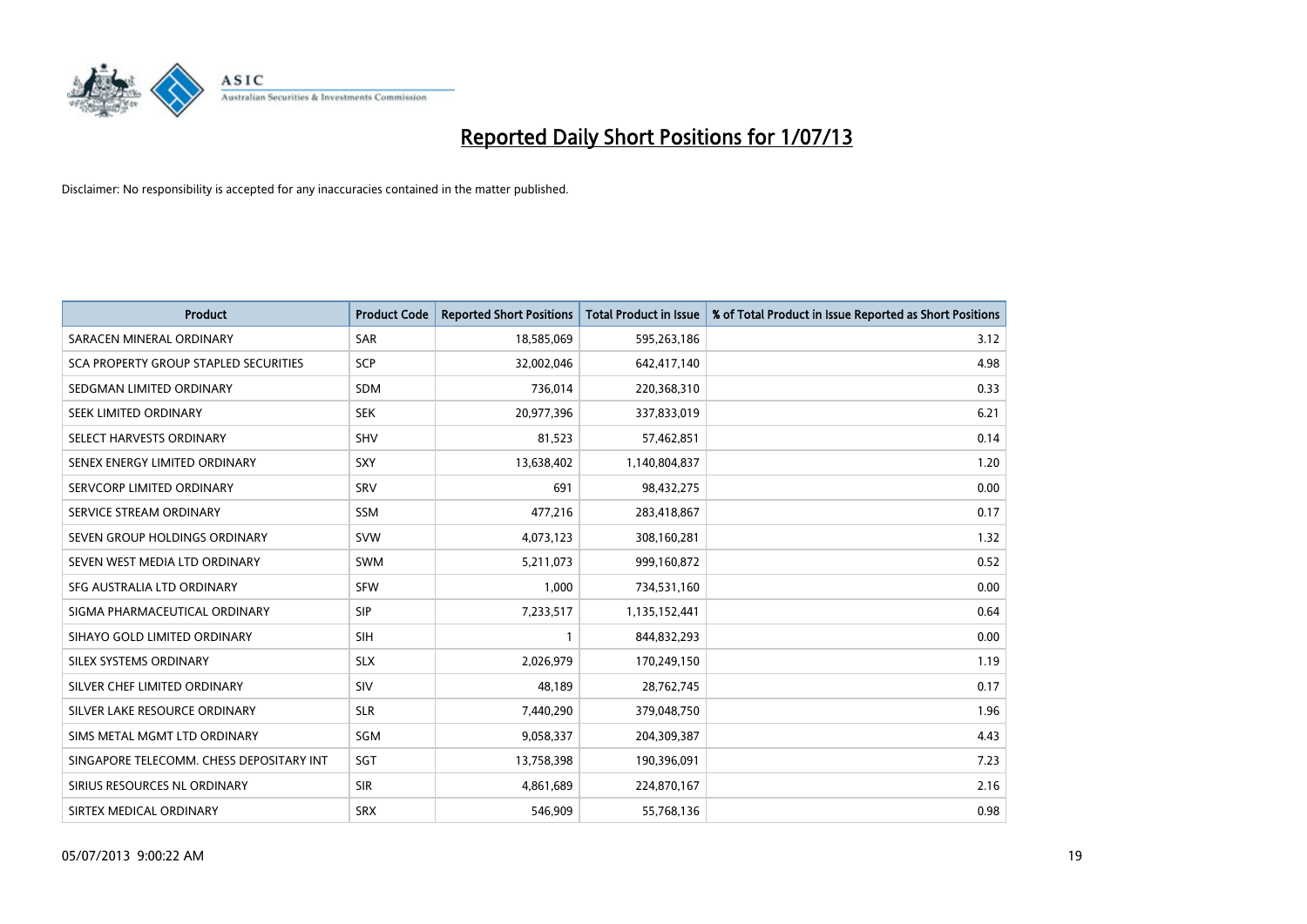

| <b>Product</b>                           | <b>Product Code</b> | <b>Reported Short Positions</b> | <b>Total Product in Issue</b> | % of Total Product in Issue Reported as Short Positions |
|------------------------------------------|---------------------|---------------------------------|-------------------------------|---------------------------------------------------------|
| SKILLED GROUP LTD ORDINARY               | <b>SKE</b>          | 3,513,248                       | 233,533,526                   | 1.50                                                    |
| <b>SLATER &amp; GORDON ORDINARY</b>      | <b>SGH</b>          | 6,165                           | 197,109,265                   | 0.00                                                    |
| SMS MANAGEMENT. ORDINARY                 | SMX                 | 2,110,038                       | 69,378,477                    | 3.04                                                    |
| SONIC HEALTHCARE ORDINARY                | SHL                 | 9,610,293                       | 397,158,181                   | 2.42                                                    |
| SOUL PATTINSON (W.H) ORDINARY            | SOL                 | 49,601                          | 239,395,320                   | 0.02                                                    |
| SOUTH BOULDER MINES ORDINARY             | <b>STB</b>          | 15,728                          | 127,952,826                   | 0.01                                                    |
| SP AUSNET STAPLED SECURITIES             | SPN                 | 32,082,867                      | 3,367,543,113                 | 0.95                                                    |
| SPARK INFRASTRUCTURE STAPLED NOTE & UNIT | SKI                 | 52,553,174                      | 1,326,734,264                 | 3.96                                                    |
| SPDR 200 FUND ETF UNITS                  | <b>STW</b>          | 7,243                           | 47,051,346                    | 0.02                                                    |
| SPECIALTY FASHION ORDINARY               | SFH                 | 1,504,548                       | 192,236,121                   | 0.78                                                    |
| ST BARBARA LIMITED ORDINARY              | <b>SBM</b>          | 24,936,830                      | 488,074,077                   | 5.11                                                    |
| STARPHARMA HOLDINGS ORDINARY             | SPL                 | 14,037,704                      | 283,814,948                   | 4.95                                                    |
| STHN CROSS MEDIA ORDINARY                | <b>SXL</b>          | 10,122,445                      | 704,858,524                   | 1.44                                                    |
| STOCKLAND UNITS/ORD STAPLED              | SGP                 | 12,472,395                      | 2,305,750,747                 | 0.54                                                    |
| STRAITS RES LTD. ORDINARY                | SRQ                 | 48,720                          | 1,164,150,159                 | 0.00                                                    |
| STW COMMUNICATIONS ORDINARY              | SGN                 | 1,288,679                       | 403,828,512                   | 0.32                                                    |
| SUNCORP GROUP LTD ORDINARY               | <b>SUN</b>          | 5,214,679                       | 1,286,600,980                 | 0.41                                                    |
| SUNDANCE ENERGY ORDINARY                 | <b>SEA</b>          | 1,398,501                       | 461,082,783                   | 0.30                                                    |
| SUNDANCE RESOURCES ORDINARY              | <b>SDL</b>          | 52,492,461                      | 3,072,110,985                 | 1.71                                                    |
| SUNLAND GROUP LTD ORDINARY               | <b>SDG</b>          | 18,391                          | 189,417,674                   | 0.01                                                    |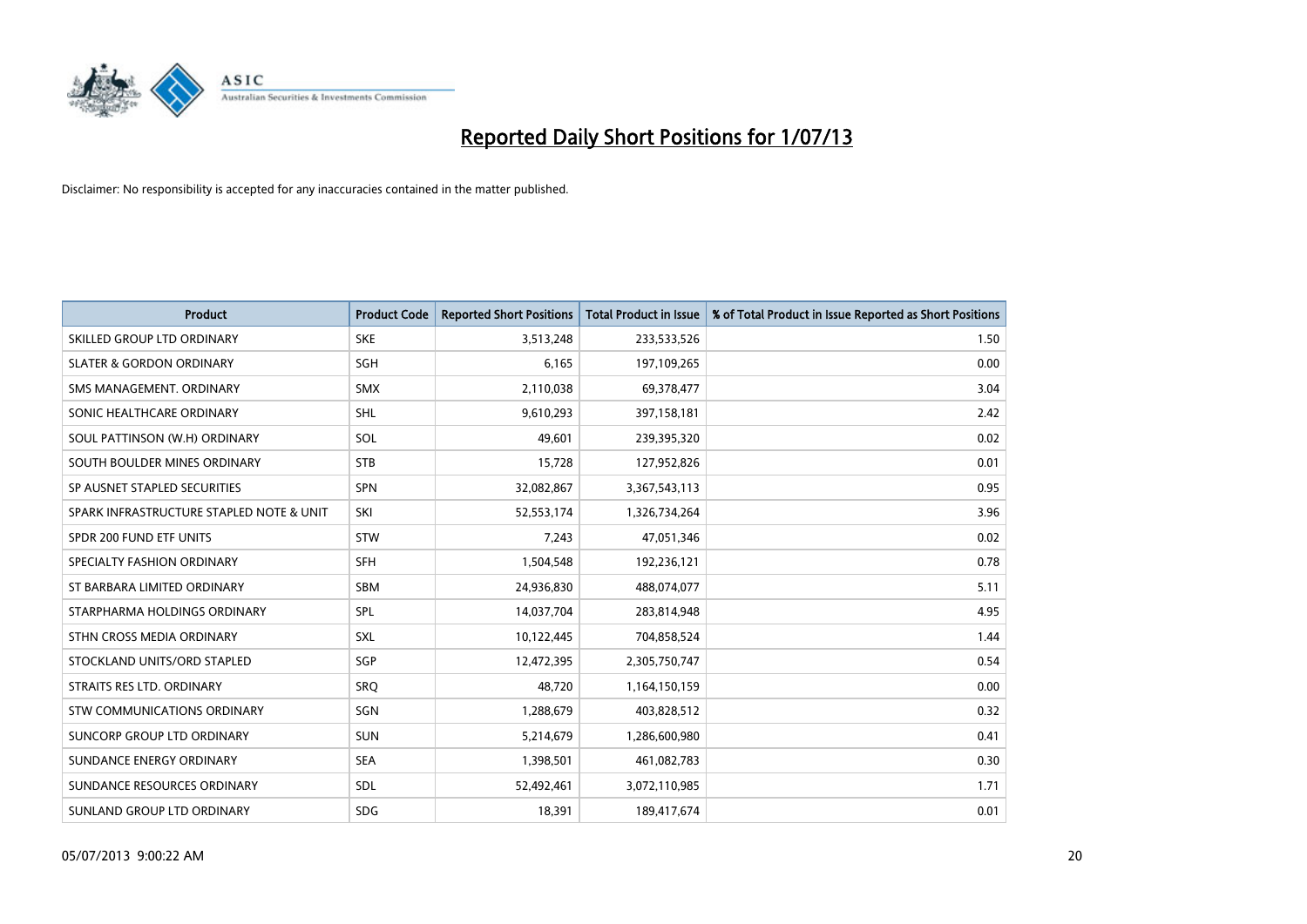

| <b>Product</b>                   | <b>Product Code</b> | <b>Reported Short Positions</b> | <b>Total Product in Issue</b> | % of Total Product in Issue Reported as Short Positions |
|----------------------------------|---------------------|---------------------------------|-------------------------------|---------------------------------------------------------|
| SUPER RET REP LTD ORDINARY       | <b>SUL</b>          | 1,202,296                       | 196,472,811                   | 0.61                                                    |
| SYD AIRPORT STAPLED US PROHIBIT. | <b>SYD</b>          | 15,893,850                      | 1,861,210,782                 | 0.85                                                    |
| SYRAH RESOURCES ORDINARY         | <b>SYR</b>          | 823,115                         | 147,767,623                   | 0.56                                                    |
| TABCORP HOLDINGS LTD ORDINARY    | <b>TAH</b>          | 17,269,961                      | 744,885,690                   | 2.32                                                    |
| TANAMI GOLD NL ORDINARY          | <b>TAM</b>          | 41                              | 587,548,523                   | 0.00                                                    |
| TAP OIL LIMITED ORDINARY         | <b>TAP</b>          | 754,180                         | 241,608,606                   | 0.31                                                    |
| TASSAL GROUP LIMITED ORDINARY    | <b>TGR</b>          | 322,897                         | 146,304,404                   | 0.22                                                    |
| TATTS GROUP LTD ORDINARY         | <b>TTS</b>          | 15,025,265                      | 1,402,708,406                 | 1.07                                                    |
| TELECOM CORPORATION ORDINARY     | <b>TEL</b>          | 11,842,421                      | 1,817,088,869                 | 0.65                                                    |
| TELSTRA CORPORATION, ORDINARY    | <b>TLS</b>          | 48,881,017                      | 12,443,074,357                | 0.39                                                    |
| TEN NETWORK HOLDINGS ORDINARY    | <b>TEN</b>          | 128,350,654                     | 2,586,970,845                 | 4.96                                                    |
| TERANGA GOLD CORP CDI 1:1        | <b>TGZ</b>          | 6,571                           | 133,275,603                   | 0.00                                                    |
| THE REJECT SHOP ORDINARY         | <b>TRS</b>          | 1,765,974                       | 28,808,248                    | 6.13                                                    |
| THE TRUST COMP LTD ORDINARY      | <b>TRU</b>          | 1,865                           | 33,657,334                    | 0.01                                                    |
| THORN GROUP LIMITED ORDINARY     | <b>TGA</b>          | 159,384                         | 147,712,799                   | 0.11                                                    |
| <b>TIGER RESOURCES ORDINARY</b>  | TGS                 | 2,368,121                       | 674,770,269                   | 0.35                                                    |
| TOLL HOLDINGS LTD ORDINARY       | <b>TOL</b>          | 38,639,233                      | 717,133,875                   | 5.39                                                    |
| TOX FREE SOLUTIONS ORDINARY      | <b>TOX</b>          | 917,239                         | 132,519,859                   | 0.69                                                    |
| TPG TELECOM LIMITED ORDINARY     | <b>TPM</b>          | 851,757                         | 793,808,141                   | 0.11                                                    |
| TRADE ME GROUP ORDINARY          | <b>TME</b>          | 339,312                         | 396,017,568                   | 0.09                                                    |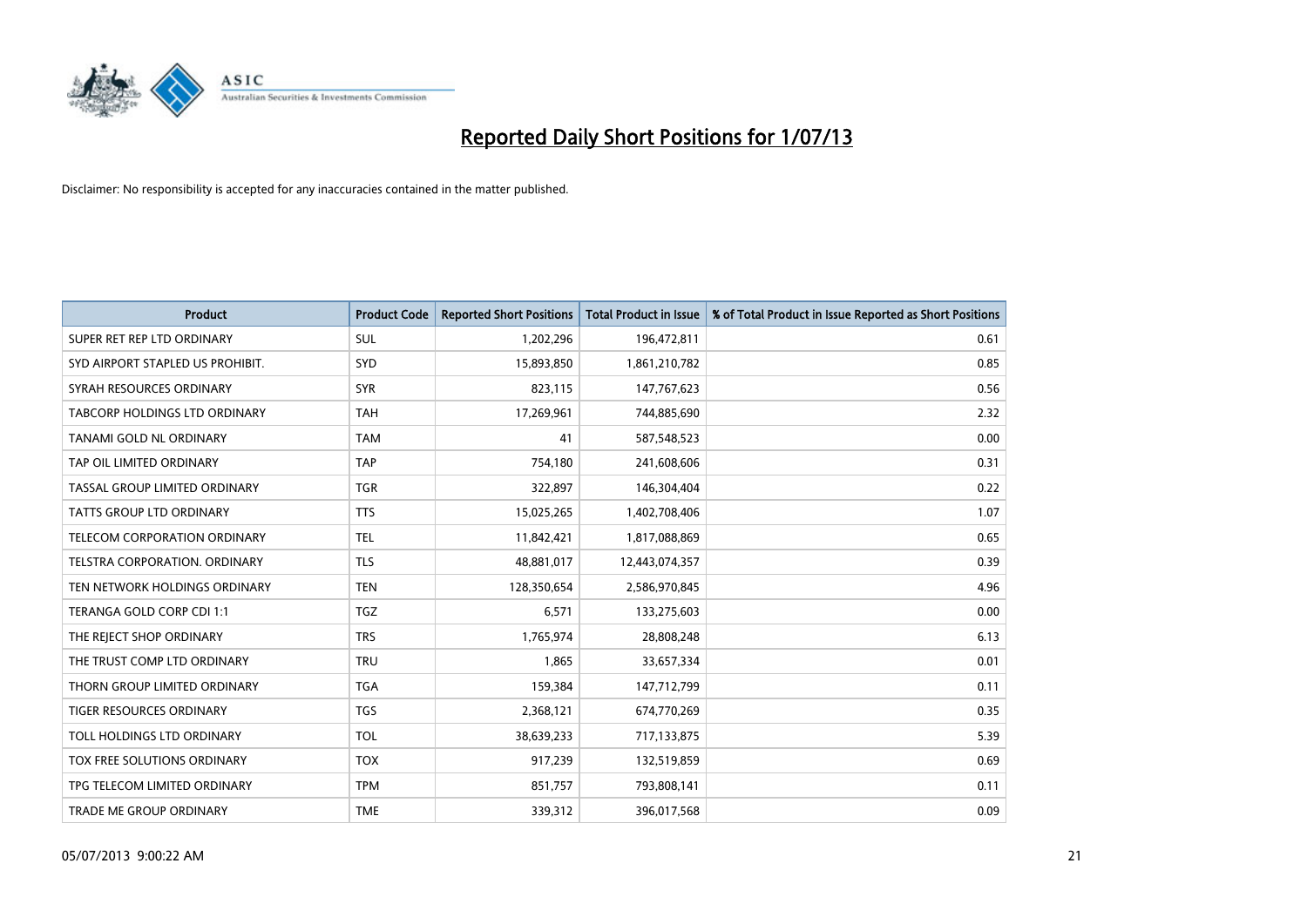

| <b>Product</b>                         | <b>Product Code</b> | <b>Reported Short Positions</b> | <b>Total Product in Issue</b> | % of Total Product in Issue Reported as Short Positions |
|----------------------------------------|---------------------|---------------------------------|-------------------------------|---------------------------------------------------------|
| <b>TRANSFIELD SERVICES ORDINARY</b>    | <b>TSE</b>          | 26,060,106                      | 512,457,716                   | 5.09                                                    |
| TRANSPACIFIC INDUST. ORDINARY          | <b>TPI</b>          | 2,590,831                       | 1,578,563,490                 | 0.16                                                    |
| TRANSURBAN GROUP TRIPLE STAPLED SEC.   | TCL                 | 2,352,230                       | 1,481,594,818                 | 0.16                                                    |
| TREASURY WINE ESTATE ORDINARY          | <b>TWE</b>          | 17,201,905                      | 647,227,144                   | 2.66                                                    |
| TROY RESOURCES LTD ORDINARY            | <b>TRY</b>          | 6,532,292                       | 91,468,649                    | 7.14                                                    |
| <b>UGL LIMITED ORDINARY</b>            | UGL                 | 13,673,576                      | 166,511,240                   | 8.21                                                    |
| UNILIFE CORPORATION CDI 6:1            | <b>UNS</b>          | 510,001                         | 265,761,396                   | 0.19                                                    |
| UXC LIMITED ORDINARY                   | <b>UXC</b>          | 373,908                         | 308,806,649                   | 0.12                                                    |
| <b>VILLAGE ROADSHOW LTD ORDINARY</b>   | <b>VRL</b>          | 36,676                          | 159,477,712                   | 0.02                                                    |
| VIRGIN AUS HLDG LTD ORDINARY           | <b>VAH</b>          | 82,595,105                      | 2,581,231,776                 | 3.20                                                    |
| VIRTUS HEALTH LTD ORDINARY             | <b>VRT</b>          | 320,032                         | 79,536,601                    | 0.40                                                    |
| <b>VOCUS COMMS LTD ORDINARY</b>        | VOC                 | 86,403                          | 78,539,890                    | 0.11                                                    |
| WARRNAMBOOL CHEESE ORDINARY            | <b>WCB</b>          | 14,530                          | 55,246,173                    | 0.03                                                    |
| <b>WATPAC LIMITED ORDINARY</b>         | <b>WTP</b>          | 123,204                         | 184,332,526                   | 0.07                                                    |
| <b>WDS LIMITED ORDINARY</b>            | <b>WDS</b>          | $\overline{7}$                  | 144,740,614                   | 0.00                                                    |
| <b>WEBJET LIMITED ORDINARY</b>         | <b>WEB</b>          | 1,266,282                       | 79,397,959                    | 1.59                                                    |
| <b>WESFARMERS LIMITED ORDINARY</b>     | <b>WES</b>          | 24,521,626                      | 1,006,669,957                 | 2.44                                                    |
| WESFARMERS LIMITED PARTIALLY PROTECTED | <b>WESN</b>         | 40,980                          | 150,523,641                   | 0.03                                                    |
| WESTERN AREAS LTD ORDINARY             | <b>WSA</b>          | 19,010,459                      | 196,843,803                   | 9.66                                                    |
| WESTERN DESERT RES. ORDINARY           | <b>WDR</b>          | 2,072,038                       | 360,853,631                   | 0.57                                                    |